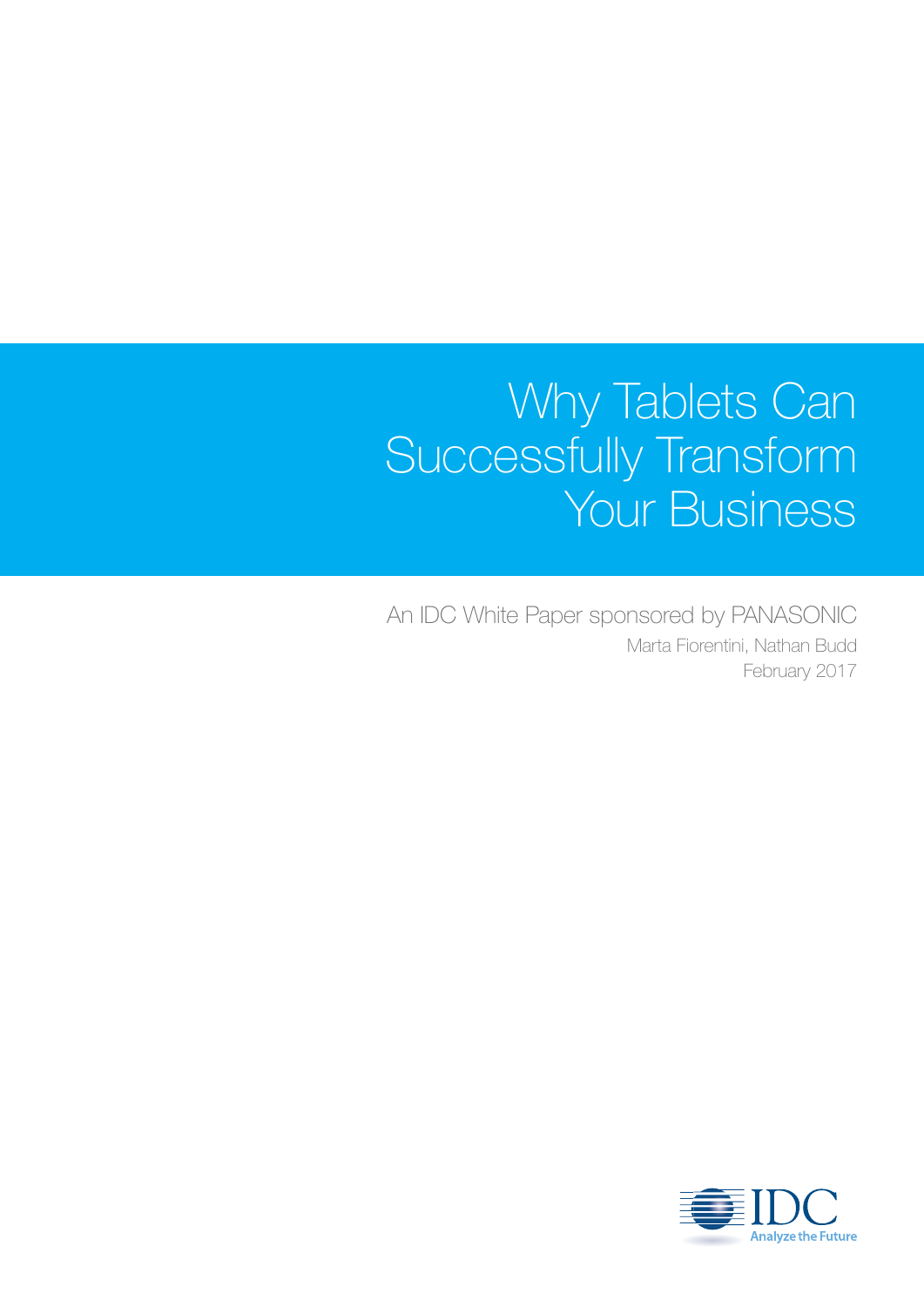### EXECUTIVE SUMMARY

- $\bigcirc$  As enterprises transform their business models, products, and processes through the implementation of mobility and digital transformation strategies, they must also ensure that computing devices are the right tools to deliver business success. Between traditional form factors and mobile devices, tablets emerge as the ideal platform to offer productivity features as well as mobility and digital capabilities.
- $\bigcap$  Tablets can deliver substantial productivity improvements through faster internal communication and more efficient smoother knowledge sharing, workflow optimization, and customer experience enhancements.
- $\bigcap$  Detachables and convertibles, in particular, perfectly meet the needs of an "ultramobile" knowledge workforce and are now available with top-of-the-range business specs. Critically, however, these hybrid form factors should replace traditional notebooks as the primary and only computing device rather than being used as additional devices.
- $\bigcap$  Enterprise-grade tablets require build, reliability, and durability. Many features, such as battery life, outdoor screen readability, and ruggedization, are of paramount importance in a business tool. These features guarantee efficient workflows and productivity — features that cannot be met by consumer devices, which typically have a much higher failure rate and consequently a higher total cost of ownership.

 $\bigcirc$ 

Successful tablet deployments require a solution approach based on hardware, software, and usage scenarios, and must be considered alongside security features and integration with the rest of the company's IT infrastructure. A hardware vendor capable of acting as a strategic partner is best placed to help achieve the business objectives of the tablet deployment.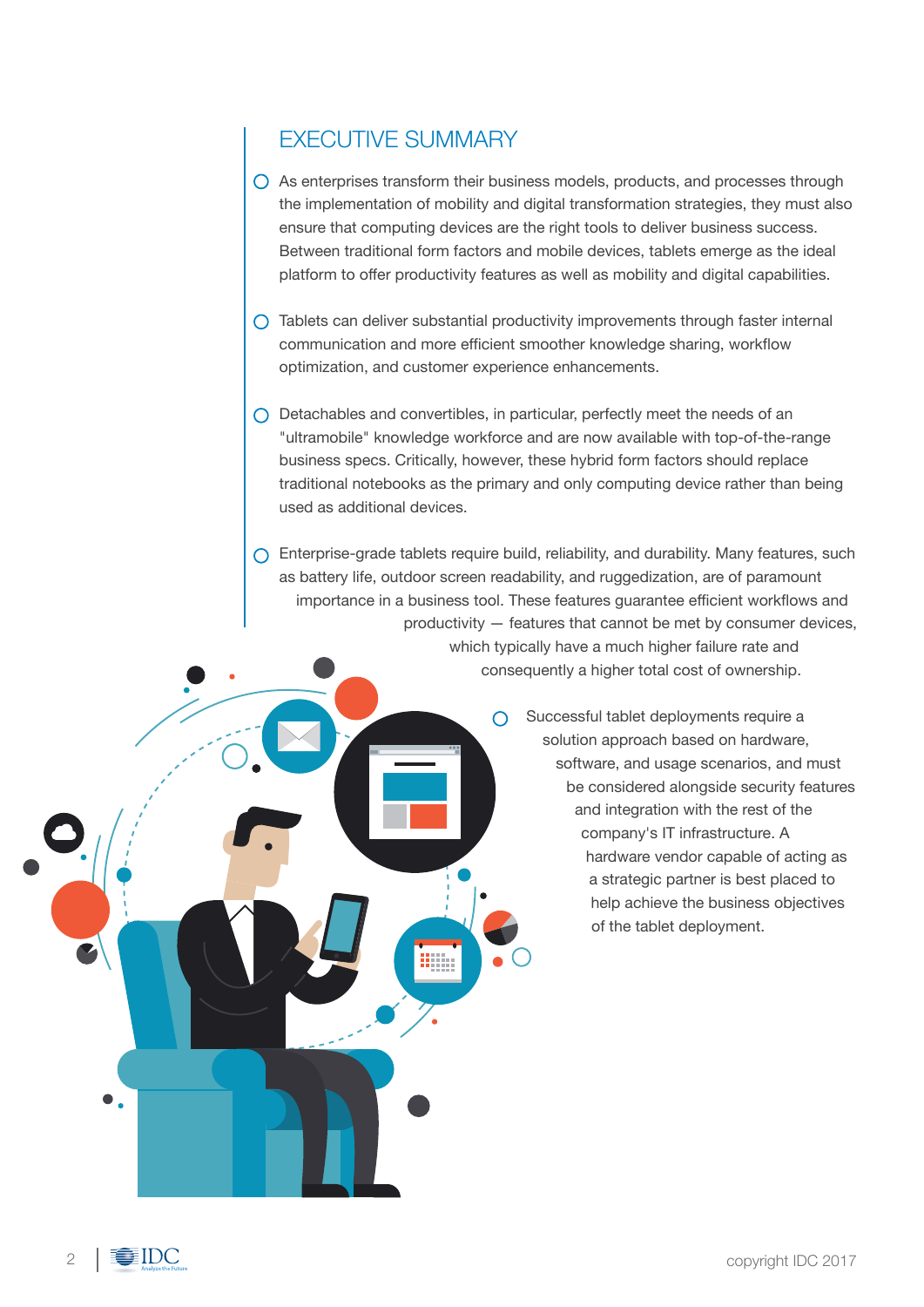## Business Tools Determine Business Success

Enterprise mobility and digitalization are driving companies to transform their business models, products, and processes to remain relevant and successful. As a consequence, they need to reconsider their IT estate to ensure that their workforce is equipped with the right business tools to successfully realize such transformation.

#### **Enterprise Mobility — IDC's View**

Consumerization of IT (employees in the workplace using "consumer market" technologies and devices) and connectivity advances have transformed the workforce and its way of working. After an initial period of resistance, businesses have started placing mobility at the core of the corporate agenda to harness the power of mobile, data-enabled employees and always-connected consumers. Today, the challenge for IT management is no longer whether to deploy mobile technologies but how to do it successfully. Effective mobility strategies will only be achieved if companies truly commit to mobility as part of a transformational business strategy. Taking a holistic approach to mobile devices such as tablets, while deploying them as part of a solution to deliver business results, is key to success.

Proliferation and convergence of mobile form factors, together with increasingly blurring lines between consumer and enterprise technologies, however, make it increasingly difficult for IT decision makers to identify the computing devices to deploy across the workforce. In particular, when should detachables be preferred over tablet slates or traditional clamshell notebooks? Are convertibles more suitable? Do my tablets need to be ruggedized? And should I have them installed in-vehicle or not? These are some of the questions that are holding some organizations back.

In this phase of digital transition and disruption, enterprises often struggle to find the balance between traditional productivity tools and the urgency to develop connected mobile platforms. This paper explores how tablets can be the solution by offering the best of both worlds.

#### **Digital Transformation: An Opportunity and an Imperative — IDC's Definition**

IDC defines digital transformation as the continuous process by which enterprises adapt to or drive disruptive changes in their customers and markets by leveraging digital competencies to create new business models, products, and services. Digital transformation enables enterprises to seamlessly blend digital and physical business and customer experiences while improving operational efficiencies and organizational performance.

For businesses, this means combining 3rd Platform technologies (i.e., cloud, social, mobile, and Big Data) and innovation accelerators to drive significant changes to their business models and operations in order to develop digital transformation competencies and become a disruptor. Businesses that fail to adapt, risk falling behind disruptors and losing relevance in their industry.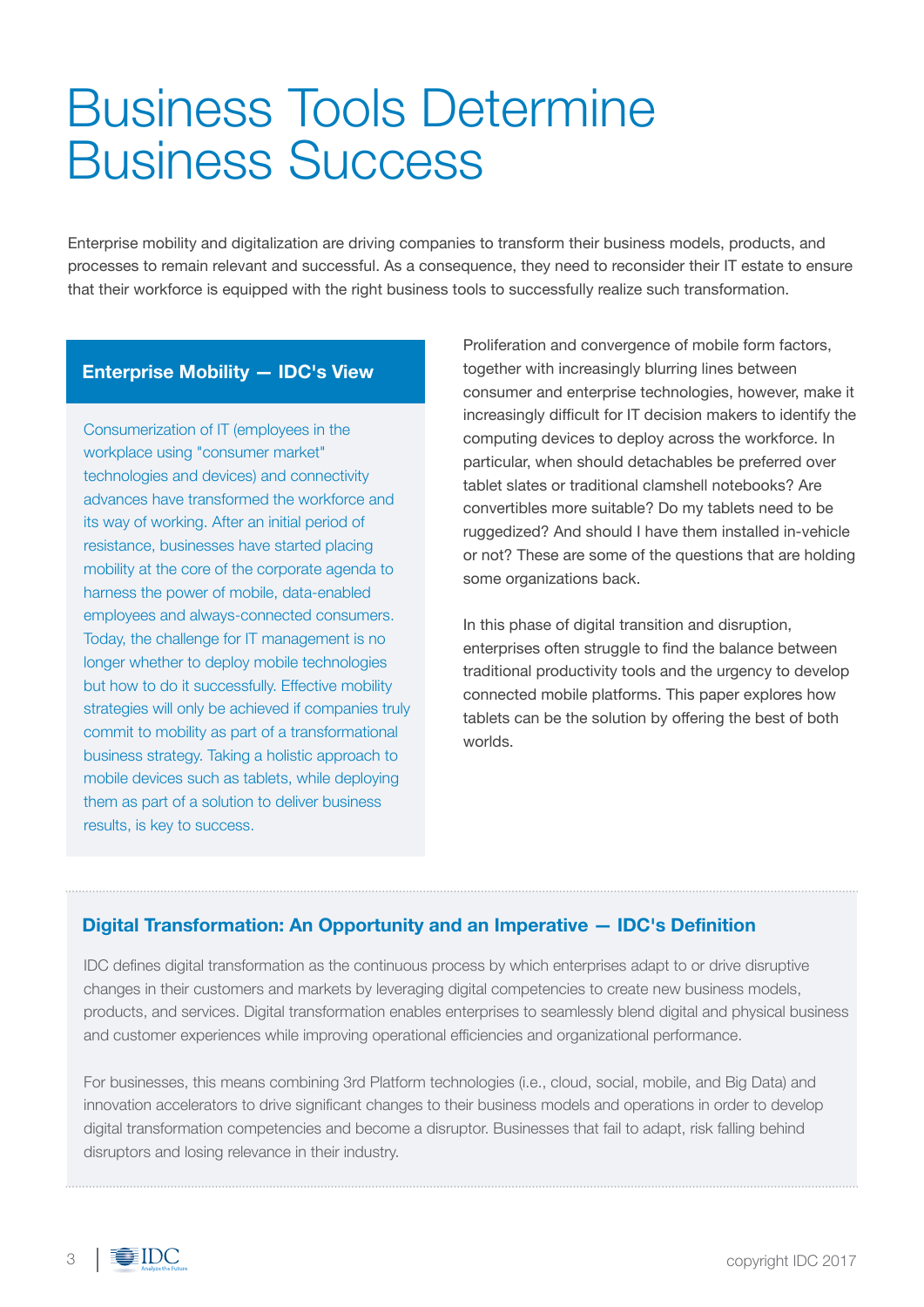# Tablet Deployment 2.0

#### **IDC's Tablet in Enterprise 2.0** *The Larger Opportunity*

**Country scope:** France, the U.K., Germany. **Number of respondents:** 1,203. **Role:** IT and line-of-business manager. **Product Scope:** tablet slate, detachable, convertible. **Vertical scope:** manufacturing, transport and storage, utilities, healthcare, retail/wholesale, hospitality, government, finance, education, professional services. **Company size:** small (10 to 99 employees), medium (100 to 499), large (500+ employees).

In June 2016, IDC Europe carried out its Tablet in Enterprise 2.0 — The Larger Opportunity survey of 1,203 IT decision makers and line-of-business managers across the U.K., France, and Germany. The survey centers on organizations' device strategy, particularly how they transform their workforce and business models by leveraging the opportunities created by mobility and evolving IT and digital technologies.

The survey looked at the evolving dynamics between traditional computing platforms such as notebook and desktops and new form factors such as tablet slates, detachables, and convertibles. It also looked at this in the context of smartphones, phablets, and new technologies like wearables. The findings showed that tablets are a 2017 IT spending priority for 60% of the companies surveyed and that the majority of respondents are planning to deploy tablets in the short to mid term. In fact, among the respondents that already have tablets, more than 80% are planning to expand their existing deployment, while over 50% of those who have not yet purchased tablets are evaluating or have plans to deploy.



#### **IT Spending Priorities**

*Source: IDC Europe Tablet in Enterprise 2.0 — The Larger Opportunity, September 2016, n = 1,203*

#### **Figure 1** Tablets are a 2017 IT Spending Priority

for 60% of Companies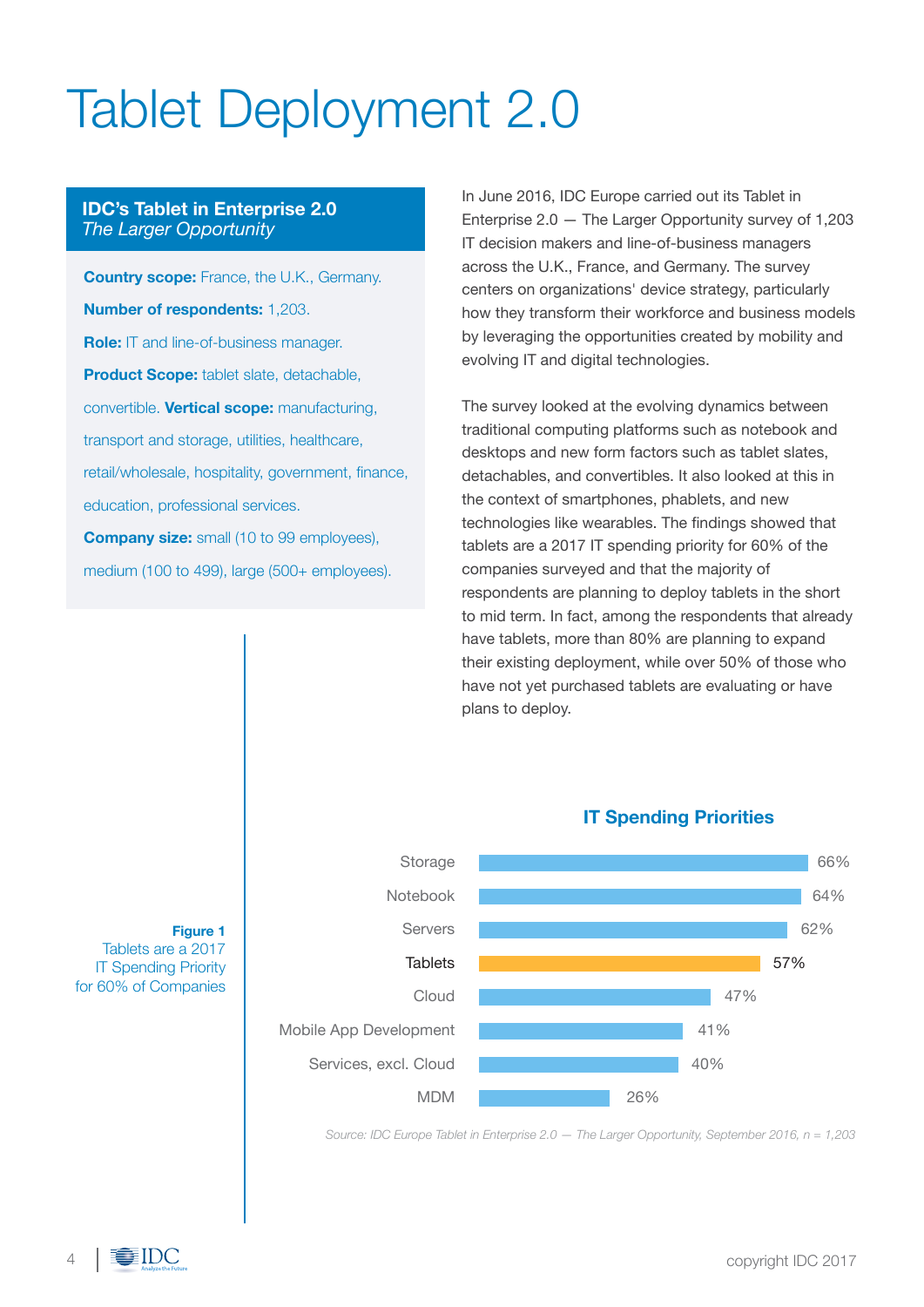Deployment plans among respondents show strong demand for detachables and convertibles. 2017 is expected to be a tipping point, with these hybrid form factors anticipated to account for more than half of the tablets shipped to enterprises in the U.K., France, and Germany. Indeed, while the slate form factor has dominated the market until recently, a growing mobile workforce is driving across all verticals a strong need for keyboards to perform productivity or content creation tasks outside the office walls.



**Growing Demand for Detachables and Convertibles** 

*Source: IDC Europe Tablet in Enterprise 2.0 — The Larger Opportunity, September 2016, n = 1,203*

# So why tablets?

#### **Tablets Increase Employees' Productivity, Mobility, and Collaboration**

Increasingly fast and widespread connectivity has torn down geographical boundaries and transformed the workplace, with employees now able to access corporate resources from any location and to be productive in any place, at any time, and on any device. At the same time connectivity and mobile technologies have raised consumers' expectations and escalated enterprises' need for fast business processes and speedy decisions.

*"Tablets can provide a significant increase in productivity."*

**Logistics and distribution manager Germany**

**Tablets can deliver substantial productivity improvements through faster internal communication and more efficient smoother knowledge sharing, with positive repercussions on collaboration processes.**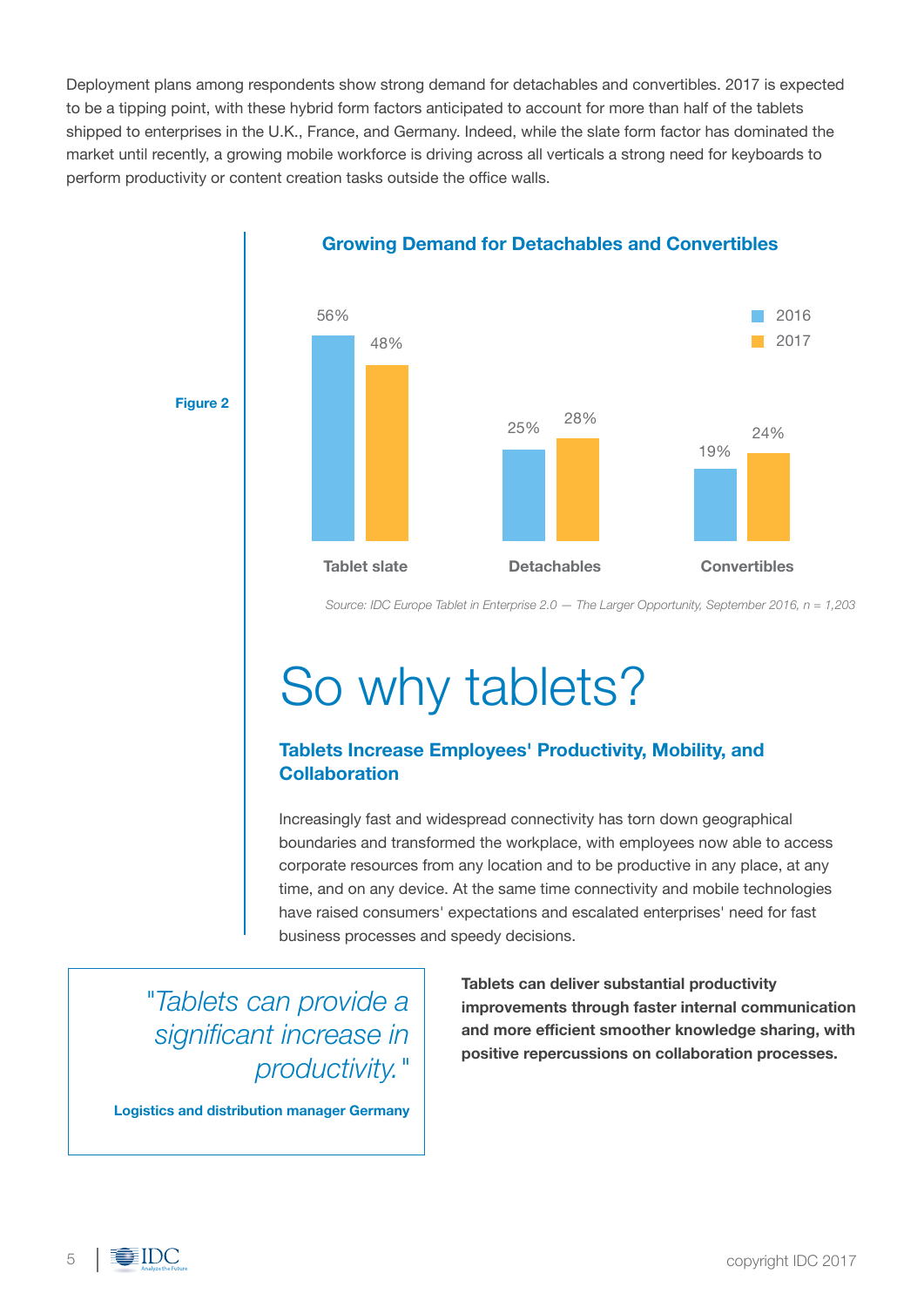Furthermore, as workplace demographics shift, long-term enterprise strategies will have to take into account the different needs of a multigenerational workforce. As baby boomers retire, an increasing share of the workforce is accounted for by Generation Y (often referred to as millennials) and Generation Z. Both have grown up with smart mobile devices as their primary  $-$  if only  $-$  computing platforms, and with heavy reliance on social media as a communication channel, as well as the conviction that work is what you do and not where you are.

Companies that embrace mobility as a platform for new ways of working and communicating not only increase their own productivity but will also see positive effects on employees' satisfaction and retention.



#### **Tablets Serve Mobility Strategies**

Today, very few companies ignore mobility — but approaches to mobility vary in terms of scope, objectives, and effectiveness.

According to IDC's Mobility Maturity Model, five phases can be identified in enterprises' approach to mobility. These range from the initial ad hoc and opportunistic tactics — where companies react to trends and try to fix some problems or get quick gains — to more mature and strategic approaches where companies place mobility at the core of their IT systems, with smartphones and tablets the primary access devices to IT systems rather than nice-to-have add-ons.

*"Tablets give greater mobility and immediate access to the full power of your PC."*

**IT manager, transport company with over 500 employees, France**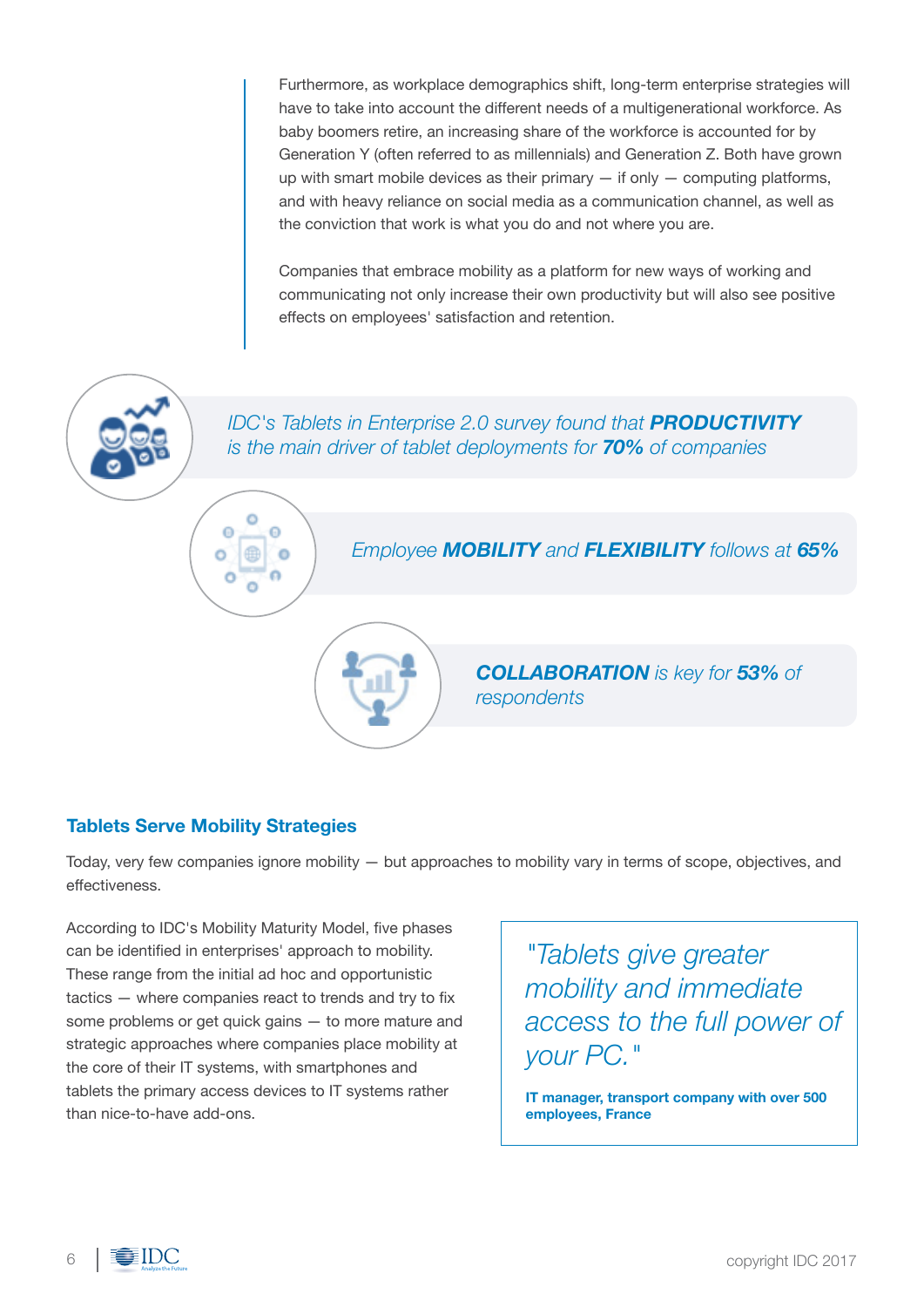Tablet deployments aimed at mobilizing employees are usually among the first steps that enterprises take in their mobility journey and tend to fulfill risk-managing and cost-cutting purposes. The next step is mobilizing processes followed by the mobilization of customers and partners. In the more mature final phases, business workflows are redesigned to improve agility and time to market, and tablet deployments are the result of holistic enterprisewide approaches where hardware and software are wrapped together to achieve a business outcome in line with the company's long-term strategy.



#### **Tablets Enable Digital and Workspace Transformation Strategies**

The evolving behavior and soaring expectations of consumers — who increasingly rely on multiple channels to interact with brands and service providers — are pushing digital strategies to the top of the corporate agenda. Digital initiatives revolving around the front end, however, are not really digital transformation. Organizations that embark on siloed projects by adopting outward-facing digital technologies aimed at improving customer experience, while overlooking back-end operations, miss the larger opportunity that digital technologies offer. To take full advantages of this opportunity, internal operations and processes need to be digitized. In this context, tablets have an advantage against traditional devices as they allow businesses to optimize their operations and at the same enhance customer experience.

In fact, while legacy systems are more likely to result in inefficiencies due to their reliance on disconnected manual paper-based processes and siloed data sources, tablets:

- **Enable faster and more accurate data capturing**
- **Streamline workflow between front-end and back-end processes**
- **Facilitate integration and information sharing among previously disconnected operations**
- **Enable prompter business decisions and customer service**

Tablets with a detachable keyboard, in particular, perfectly meet the needs of an "ultramobile" workforce — one that needs to feed data or information in real time to customers, partners, or other departments within the organization.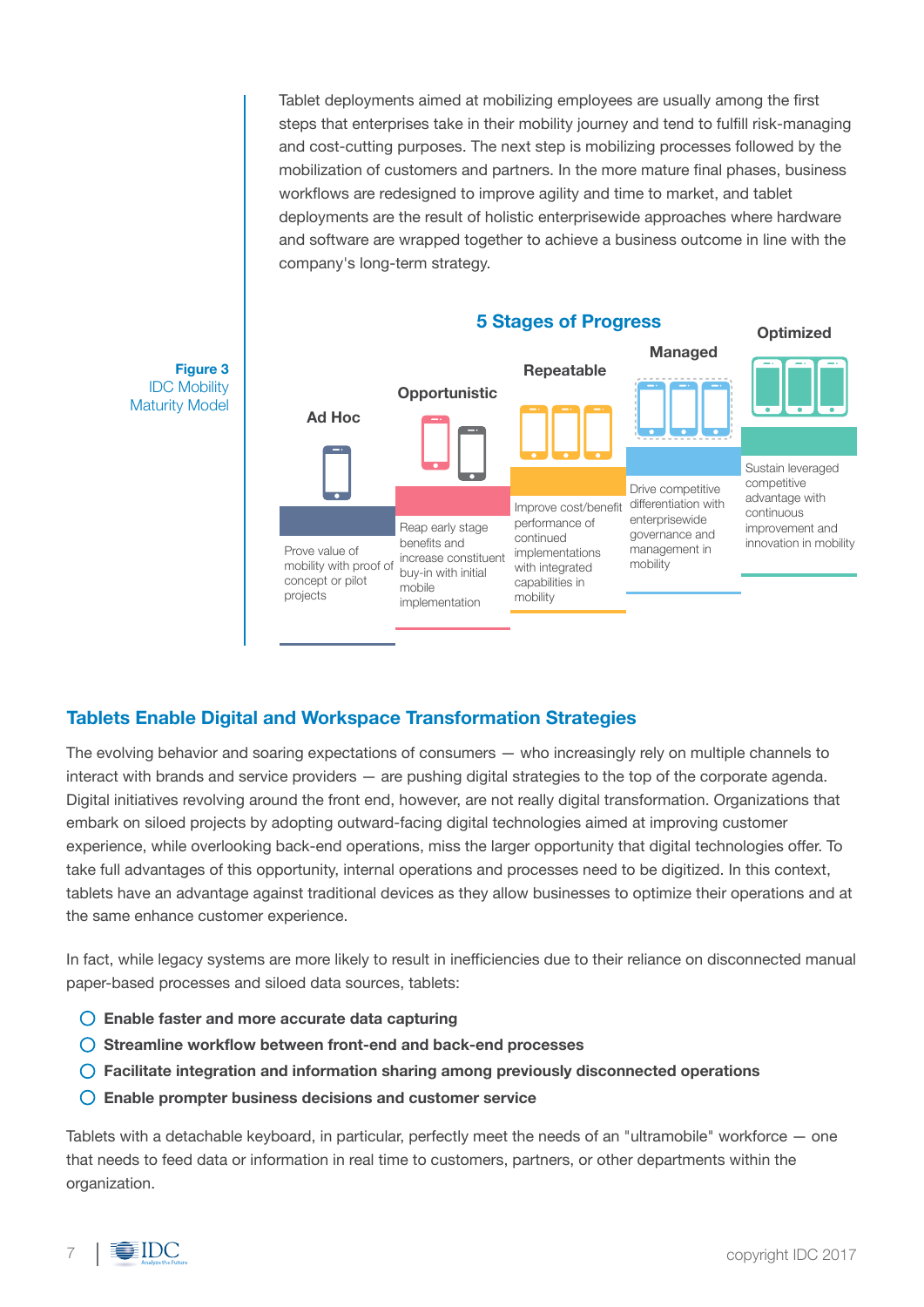#### **Tablets deliver digitization into legacy elements of transforming business**



**5:00am** - Mike goes to the office to take the list of planes to inspect.

**5:15am** - Mike gets to the airport gate of the first plane and starts performing 'A checks'.

**5:45am** - Mike has finished the checks, fills in a paper form and goes back to the hanger to get a spare headrest.

**6:00am** - Mike gets to the office, manually enters the information on the paper form in the shared PCs and fills in the form to request the spare headrest.

**6:30am** - Mike goes back to the airport gate of plane 1 and receives the spare. He replaces the faulty headrest with the new one and notes this down on the paper form.

**6:50am** - Plane 1 is ready to fly and Mike moves to the next plane to check. (He will enter manually that the headrest on plane 1 has been fixed next time he is in office.)



**5:00am** - Steve has checked on his tablet his daily schedule in advance so has gone directly to the airport gate of the first plane to inspect. He can start performing 'A checks' immediately.

**5:30am** - Steve has finished the checks, and uses the tablet app to report the results of the checks for plane 1. He also orders a spare headrest directly from the tablet.

**5:40am** - Steve receives the spare at the airport gate. He replaces the faulty headrest with the new one and records the replacement on the tablet app. **6:00am** - Plane 1 is ready to fly and Steve moves to the next plane to check.

## Organizations are Maturing in Their Approach to Tablets

IDC's Tablet in Enterprise 2.0 survey highlights that European companies have matured in their decision making and have now entered a second age of maturity in terms of tablet deployment. This is characterized by an increased focus on applications. After experimenting with small pilot projects, companies have started to understand that successful tablet deployments require a solution approach based on hardware and software considerations.

Yet, as device proliferation increasingly blurs the lines between form factors, choosing the right hardware in a long-term perspective can be daunting. So, what is the form factor of the future?

#### **The Form Factor of the Future**

Tablet slates, detachables, and convertibles meet different enterprise needs, so form factor choices should be driven by strategic considerations, such as:

- **Which business outcome the organization aims to achieve by deploying tablets**
- **Which applications are going to be run on the tablets**
- **Who the intended users and use cases will be**
- **Which specific hardware or software features are needed to achieve this**



In general, tablet slates are more appropriate when touch is going to be the prevalent input method for the applications used on the device. This can also be complemented by voice or stylus. The usage scenarios for tablet slates should also involve light productivity or content creation and editing tasks that can be supported satisfactorily by digital keyboards. Tablet slates also tend to be preferred for single-purpose or embedded devices.

Detachables and convertibles, on the other hand, are more suitable when the intended tablet user is highly mobile but at the same time needs a physical keyboard to carry out productivity tasks, whether for data entry or content creation purposes, and when the user requires a quick transition from the field or floor to a full desktop computing experience.





 $8 \parallel \equiv \text{IDC}$  copyright IDC 2017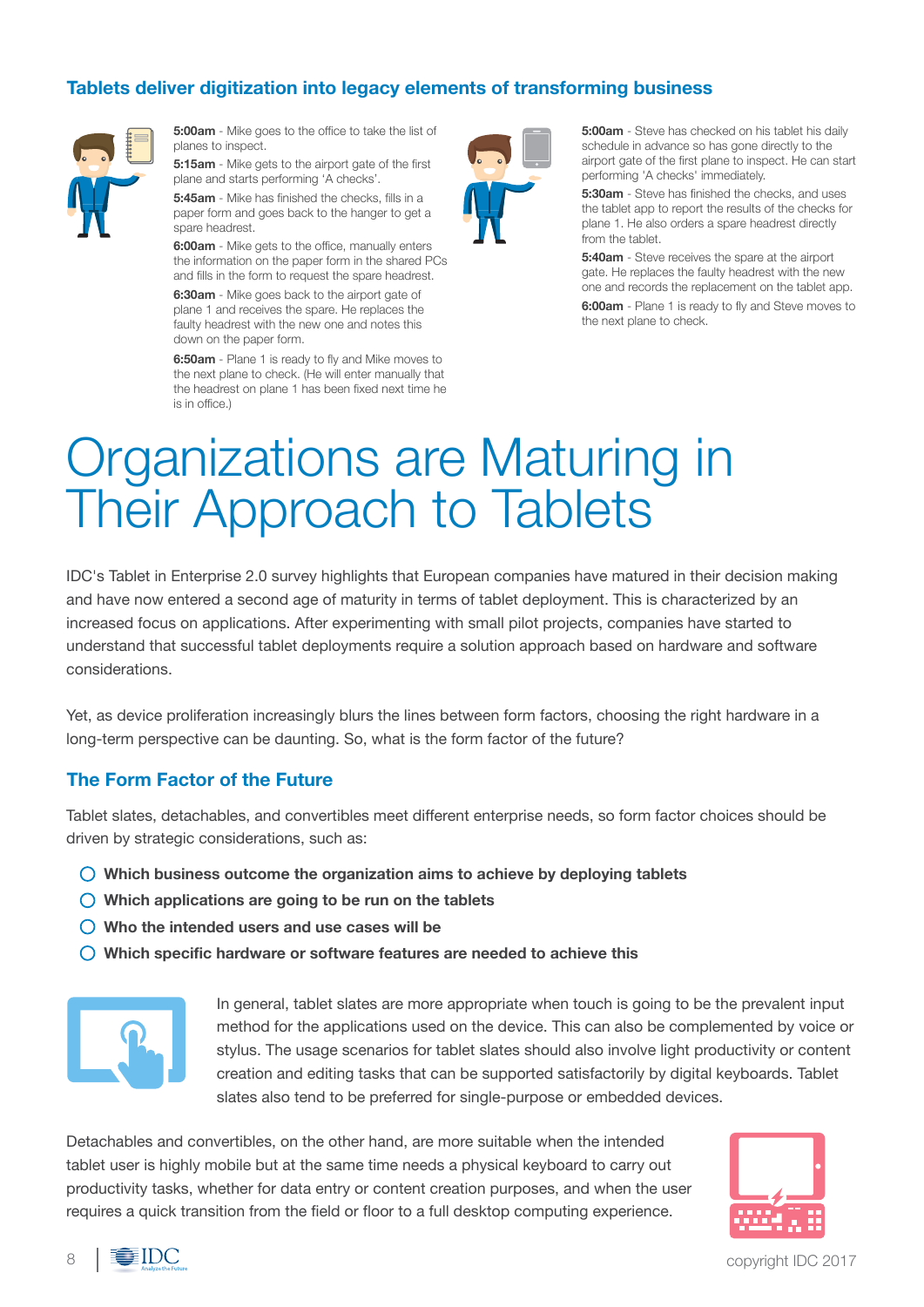Convertibles appear to be especially suitable for sharing purposes as screens can be quickly rotated in order to show presentations to clients, share content, or fill in forms with customers, for example. Detachables on the other hand are associated with usage scenarios involving productivity as well as a more frequent use of the device in pure slate mode.

While enterprise demand is increasing for all tablet form factors, purchase intentions among enterprises show a clear acceleration in the rate at which detachables and convertibles are deployed to replace existing notebooks rather than in addition to them.

The momentum is going to be driven not only by improvements in hardware capabilities and software offering, but also by a more mature enterprise approach to tablet deployments.

In fact, initial deployments of tablets as auxiliary devices, whether company-liable or employee-owned, have resulted in additional complexities for IT departments as the inevitable multiplication of devices has led to an increase in costs, security challenges, and device and application management complexities.

**As new generations of convertible and detachable devices have top-of-the-range business specs and similar processing capabilities to traditional notebooks, these hybrid form factors can combine the advantages of clamshell notebooks with the benefits of mobile devices in a single platform and should be used to replace traditional notebooks as the primary and only computing device rather than in addition to them — thereby helping to reduce IT costs and complexities.**

#### **Which screen size?**

Small screen sizes, typically between 7 and 10.9in., are usually preferred for tablet slates as they need to meet requirements for extreme mobility, lightness, and touch applications that are often run by holding the device in one hand. Larger screen size slates are instead chosen when touch is needed but there are no constant mobility needs, as is the case for tablets used in a fixed location in kiosk mode or for digital signage purposes.



As small displays would not facilitate easy execution of productivity tasks, detachables and convertibles are preferred with larger screens more similar to those of notebooks, namely 11 to 13.3in. Displays between 12 and 13.3in. are preferred when detachables replace existing portables, with almost half the respondents in IDC's Tablets in Enterprise survey choosing this screen size range, followed by 1 in 4 selecting detachables with a screen larger than 13.3in.

**Screen Size Preferences**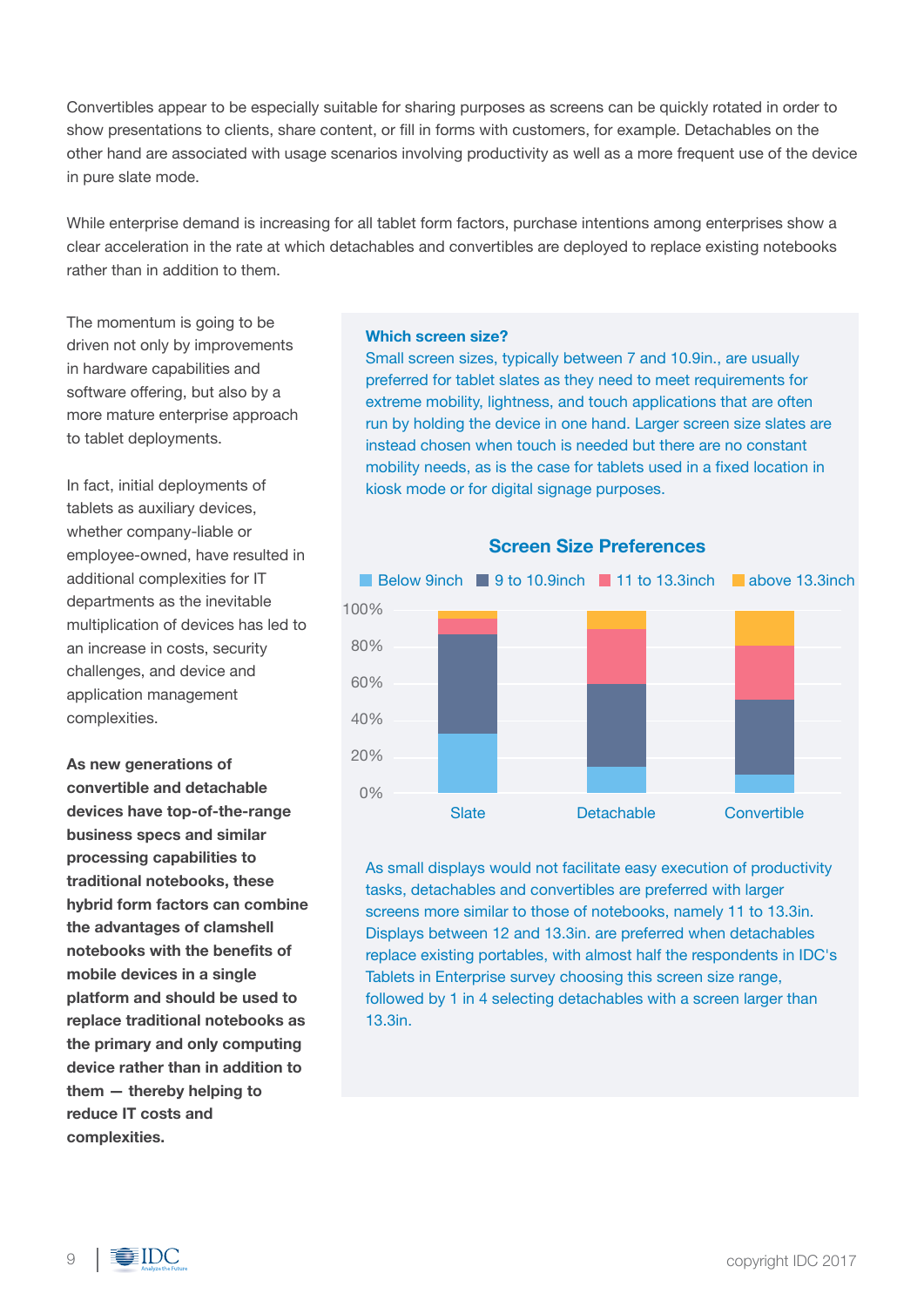### Hardware is critical to the delivery and enablement of business outcomes

Enterprise-grade tablets require build, reliability, and durability. Many features, such as battery life and outdoor screen readability, may be "nice to have" in a consumer device, but are of paramount importance in a business tool to guarantee efficient workflows and productivity. When tablets are used for line-of-business functions, specific features may also be needed.

IDC's Tablet in Enterprise survey sheds light on the must-have features for business tablets.

#### **Most Important Tablet Features**



*Source: IDC Europe Tablet in Enterprise 2.0 — The Larger Opportunity, September 2016 (n = 890)*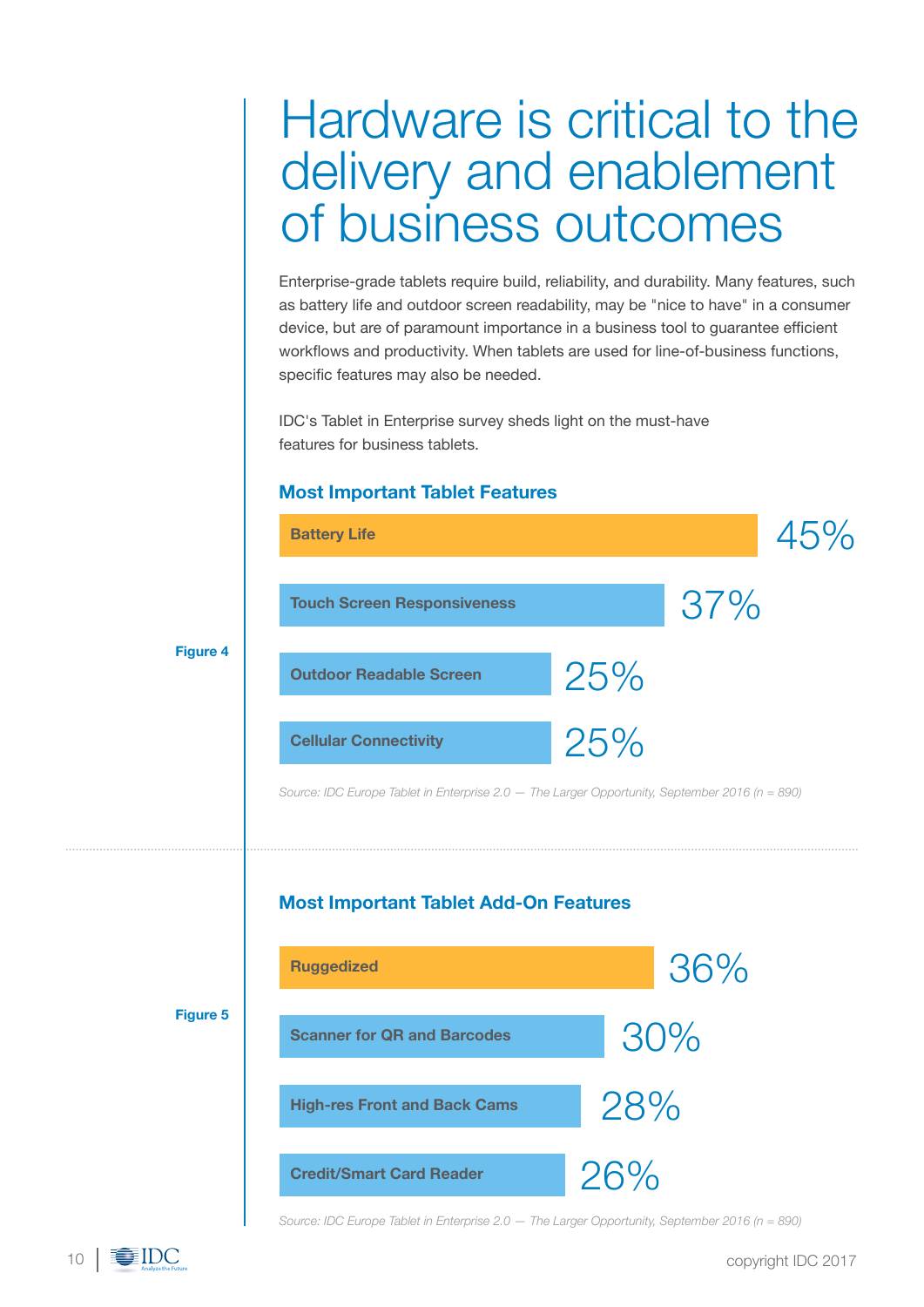

With 45% of responses, **battery life** is the most important tablet feature for enterprises, regardless of their sector. Tablets are primarily deployed for their mobility advantage against traditional computing devices and are consequently expected to perform for a long time — even a full working day — away from a mains power supply. Long battery life is a key differentiator from traditional notebooks and such is its importance that almost a quarter of companies surveyed mention repleceable batteries as a crucial tablet feature too, especially in situations where **hot-swapping batteries** (where replacement can take place without turning the device off) can be business critical to certain functions.



Short-lasting subpar batteries result in lost productivity as the mobility and productivity of frustrated users will be adversely affected: they will have to interrupt their activities, look for a power source, and wait until the device is charged to resume their activities.



**Touch responsiveness** is the second most important feature in a business tablet, with 37% of responses. Fast touch responsiveness, or low system latency, is critical to meet the needs of fast-paced business environments and the expectations of employees and clients whose standards are set by rapidly evolving consumer technologies. Although hardware is not the only factor determining tablets' touch responsiveness, it does play an important role. This is due to display technology and resolution, for example, impacting input lag. Screen responsiveness is important not only in relation to touch input but to a variety of input methods, digital pens, and styluses as their use becomes more widespread. Usage scenarios determine different requirements for screen responsiveness: glove-enabled touchscreens, for example, for some applications, while a touchscreen that can continue to perform in the rain or in dusty conditions is a must for some outdoor use cases.



Long system latency not only results in a loss of employee productivity but can also generate some high indirect costs when tablets are used for customer-facing functions. Slow touch responsiveness has a negative impact on customer experience and in turn on customer satisfaction and retention; even worse, in self-service scenarios, frustrated customers are more likely to give up and abandon the purchasing process altogether, resulting in revenue loss for the organization.

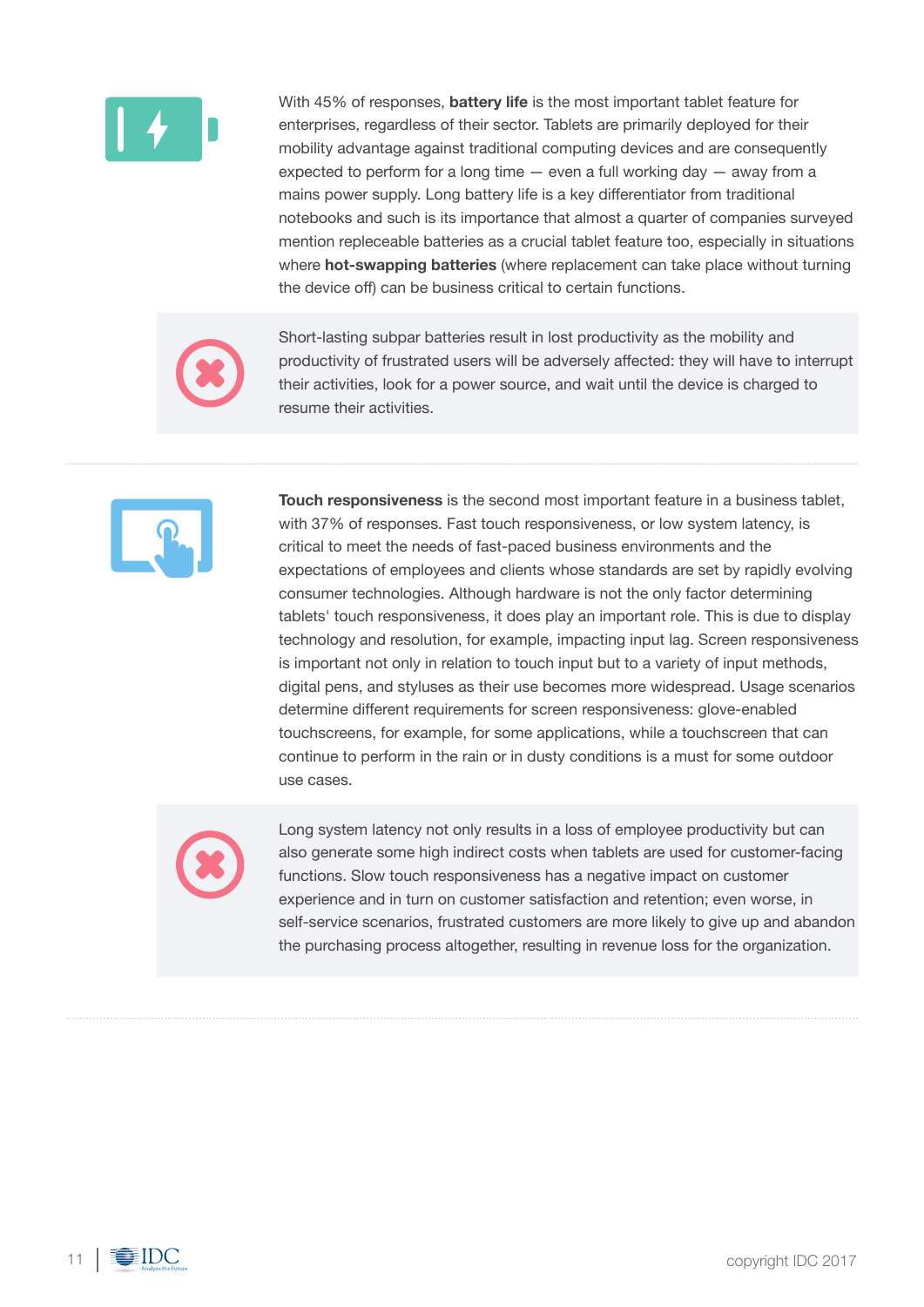

As tablets are increasingly utlized in operational, in-the-field roles, it is crucial that they are able to operate under harsh conditions or extreme working environments, making **ruggedization** a key product feature for 36% of repondents. Crucial requirements include shock and drop resistance, water proofing, the ability to maintain functional integrity in extremely hot or cold temperatures, and the ability to withstand exposure to dust, vibrations, chemicals, and temperature fluctuations. Ruggedization is required across all vertical industries, although demand is higher in sectors such as transport, distribution (including retail and wholesale), government, and healthcare. Depending on the specific usage case, full or semi ruggedization may be needed.

Trying to save some money using consumer devices can be an expensive mistake for enterprises as non-rugged consumer devices can end up having higher total cost of ownership (TCO) due to lost productivity resulting from higher failure rates and shorter life cycles. Adding a rugged case to a consumer device does not solve the problem as consumer tablets used in factories or warehouses, in transportation, or in situations such as field or military operations will not last long as they are not designed to withstand onsite wear and tear, exposure to water, drops and impacts, vibrations, chemicals, and temperature fluctuations, to name a few. Moreover, consumer devices lack fundamental enterprise features, while manufacturers refresh their consumer portfolios much faster and eventually end support for discontinued devices. As a result, companies will be forced to purchase their devices more frequently.



**Connectivity** and outdoor readability were cited by 25% of respondents, confirming that one of the main advantages of tablets against traditional computing devices is their ability to enable users to work in external environments. Commercial tablets are often used indoors, relying on the company's WiFi network, but when used outdoors by mobile or field workers, connectivity is paramount to use applications remotely and for faster and more efficient data entry and retrieval. Unlike consumer products, where a wireless module is typically added to obtain the right connectivity, in enterprise-built rugged tablets a wireless system with optimized antennae is engineered to give users improved connectivity in fringe areas (i.e., longer and faster connection).



In-field applications also require **screens optimized for outdoor work and changing light conditions**. As more business functions are mobilized and network connectivity expands, demand for cellular-enabled tablets will increase further — IDC's study shows that all 10 verticals surveyed intended to increase the percentage of connected tablets in their future purchases.



Strong, reliable connectivity as well as excellent visibility under direct sunlight, antiglare properties, and the ability to easily adjust screen brightness to the different light conditions (from bright daylight to pitch darkness) can be crucial for business tablets; devices unable to deliver these features can result in heavy productivity losses.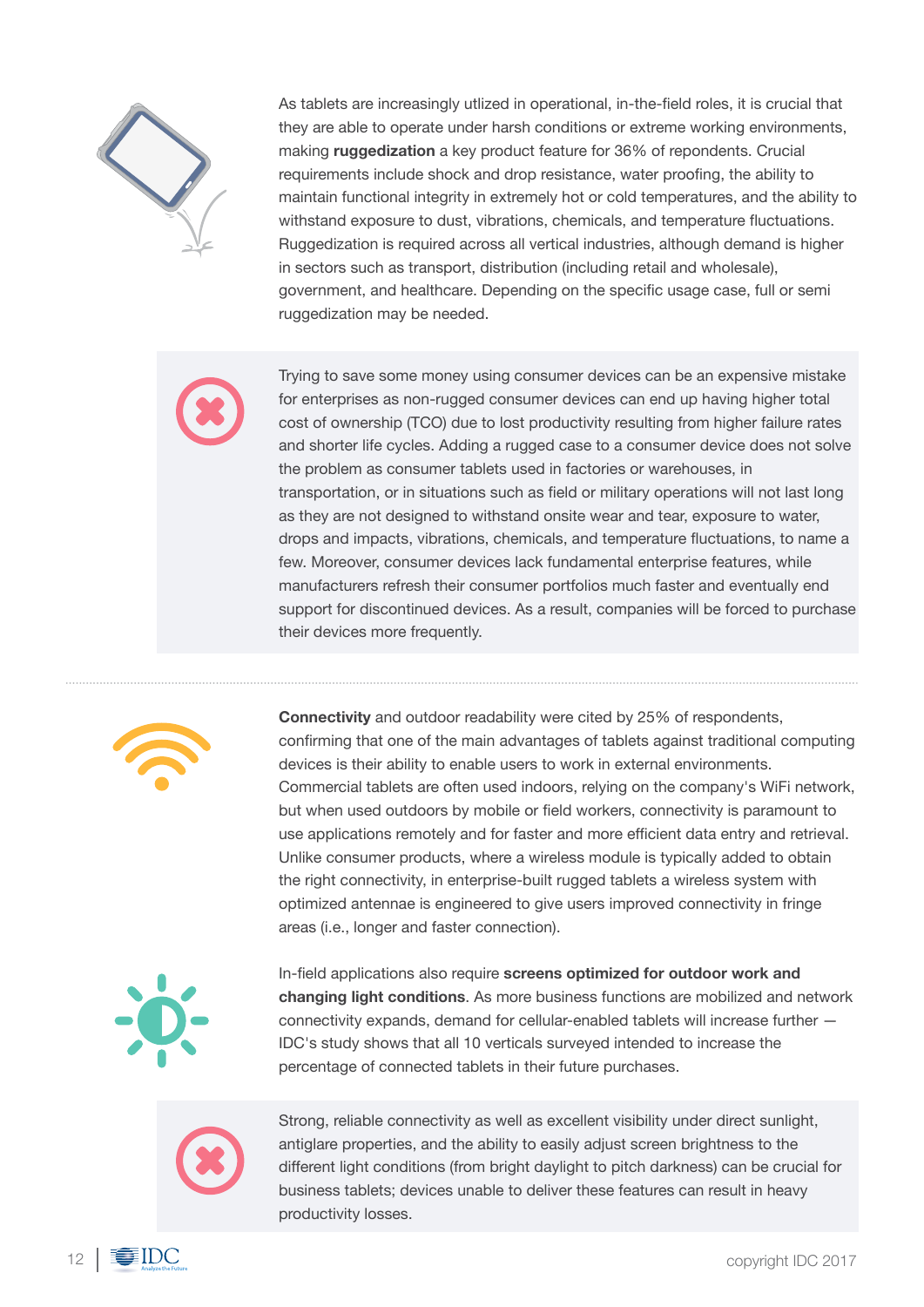Tablets may be business tools but their **design and lightness** remain important (24%), especially when they are deployed for customer-facing roles. Consumerization has had a strong influence on the design and lightness of commercial computing devices, and enterprises can now choose devices with high-end business specs without having to compromise on design and weight. Even rugged devices, which until recently were modelled on military devices, can now be light and aesthetically pleasing.

If in consumer technology there is a growing trend toward getting rid of unnecessary ports and headphone jacks, enterprises still require **legacy ports** for a variety of reasons: from expanding internal storage or transferring data faster, to connecting tablets to peripherals (mice, printers, etc.) or to a network in order to use a wired connection when no longer on the move. For 21% of respondents legacy ports - USB, (micro) SD, serial, parallel, LAN, HDMI, etc. — are among the most important features that they look for in a business tablet.

#### **The Bottom Line**

Tablets used for business operations should have enterprise-grade features that guarantee reliability and durability to deliver internal productivity and customer satisfaction. Relying on substandard or consumer-oriented alternatives may save cost in the short term but may be a costly mistake over the longer term.

### Should you consider vehicle-mounted solutions?

**Situation:** Technicians working for a large utility drive from site to site to perform checks and routine maintenance to households.

- $\bigcap$  The technicians work on their own so the devices must be stable and secure while they drive but cannot be fixed in the vehicle. The technicians need to be able to easily and quickly remove the device and carry it with them during inspections.
- $\bigcap$  They need to access the calendar with daily appointments which needs to be up to date in case of changes and cancellations.
- $\bigcap$  They need access to desktop applications to consult customer data and internal resources, record information, and perform calculations and measurements. At times, they also need to check inventory and order spares.
- $\bigcap$  They spend the whole working day outside the office so they need to be able to charge it while in the car and store it securely when they leave the vehicle.

#### **Solution:** in-vehicle connected rugged detachable tablet **What is the best device for them?**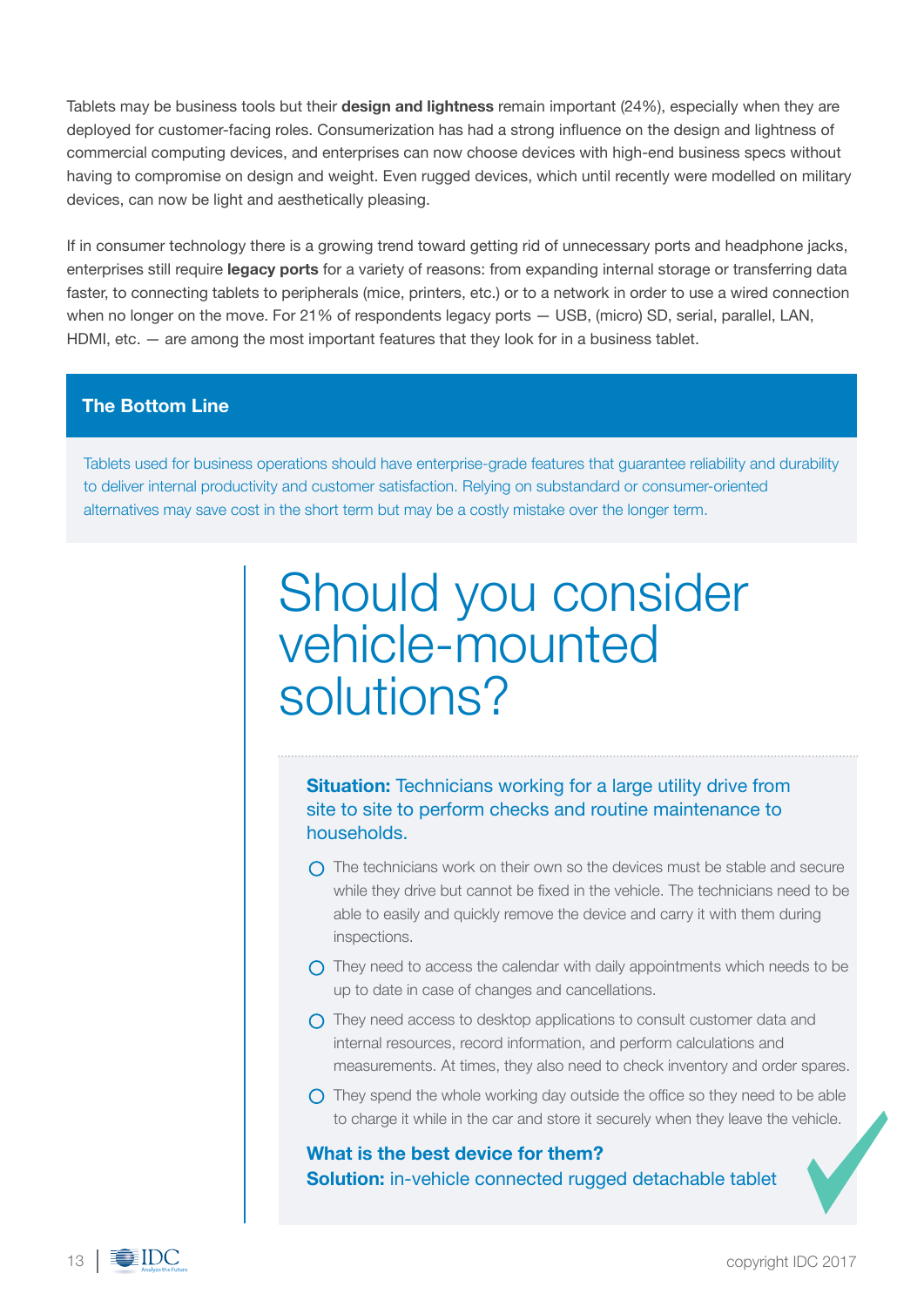Evolving enterprise needs and digital transformation are challenging supply chain and internal workflow processes that are under huge pressure to become faster and quickly adapt to new disruptions.

In many situations — such as warehouse operations, transport, maintenance, and blue light services vehicle-mounted tablets can respond to the challenges created by mobility demands and digital disruptions, thereby extending the company's resources to the field. By providing workers with mobile access to their desktop applications and to real-time information, in-vehicle solutions can improve efficiency and productivity as well as save time and resources.

Within organizations that have deployed tablets, IDC found that vehicle-mounted solutions account for around 20% of tablets. Among the main drivers behind the decision to adopt a vehicle-mounted solution are the need for a secure place in which to store the tablet when the worker is not in the vehicle and the limited access to work-related applications from the vehicle, followed by limited or unstable in-vehicle connectivity.

#### **Key Drivers to In-Vehicle Mounted Tablets Figure 6**



*Source: IDC Europe Tablet in Enterprise 2.0 — The Larger Opportunity, September 2016, n = 1,203*

Efficiency together with safety and certifications are, on the other hand, what companies look for in a vehicle-mounted solution, followed by power management and longevity.

To meet these requirements, it is important to choose the right product and provider. Ruggedization and in-built connectivity should be a no-brainer as vehicle-mounted tablets are constantly handled, docked, and undocked. They must also survive exposure to vibration, moisture, particles, and changes in temperature or environments. Correct installation is critical for successful deployments. It is therefore paramount that for vehicle-mounted solutions, companies select a partner not only able to provide premium enterprise-grade devices, but one that also has installation and support capabilities and that can ensure that all safety and legal requirements are met.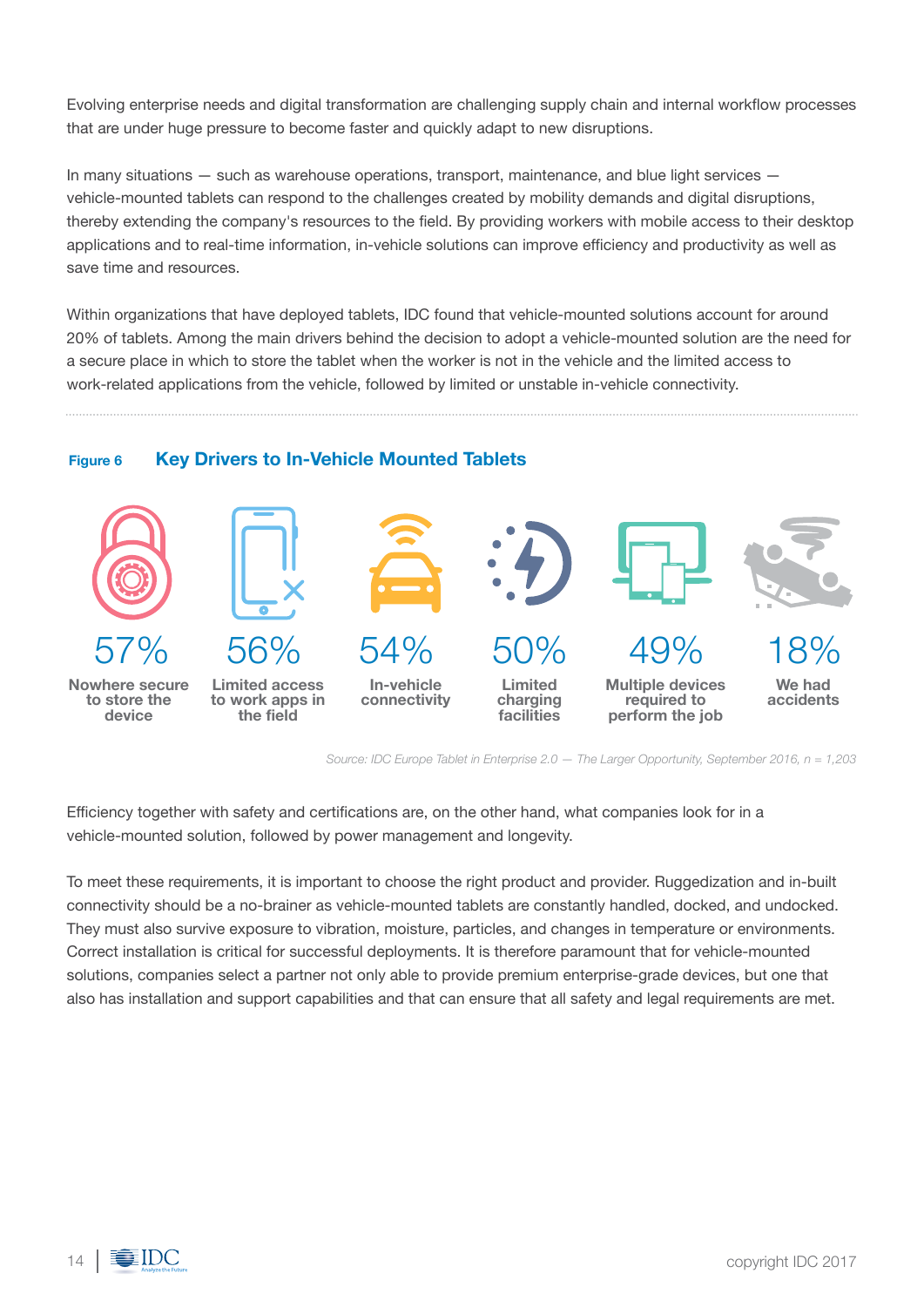### Mobile Payment Becomes Central Feature

The evolution in mobile payment technologies has made a significant impact on customers' purchasing behavior. For businesses, mobile payments offer increased revenue opportunity but at the same time create the need for fast and secure payment transactions. Mobile payments can boost conversion rates, enhance the buyer's experience, and increase buyers' loyalty. To this end, though, the mobile payment solution needs to be simple, seamless, and secure.

#### **Advantages of tablet POS:**

- $\cap$  Creates a POS wherever the opportunity arises
- **O** Boosts conversion rates as no more customers walk out in frustration due to long queues and waiting
- **C** Enables omni-channel strategies
- Enhances customer experience and increases loyalty

Unlike traditional fixed point-of-sales (POS) terminals, tablets running mobile payment apps become a POS whenever the opportunity arises. In fact, the use of payment processing and esignature applications on tablets has dramatically increased in the past couple of years, with all vertical sectors, and not only traditional customer-centric industries, ranking them among the most used on their business tablets.

Technology evolution and an abundance of competing options give enterprises plenty to choose from. The preferences for mobile payments on tablets among businesses in the U.K., France, and Germany are as follows:

**Bank transfer is the preferred payment type,** followed by ecommerce payment services. Credit or debit card transactions are favored in Germany, while electronic wallet solutions are more popular in the U.K.

**Apple Pay ranks first among mobile payment services,** driven by popularity in the U.K., where it is preferred by almost 60% of companies. Samsung Pay comes second thanks to traction among French businesses, while Android Pay is third. PayPal is expected to be chosen by less than 15% of companies.



**Contactless payments are preferred** as they meet customers' and enterprises' fundamental need to complete a transaction in the fastest, simplest, and most seamless way. As they still have payment amount restrictions (£30 in the U.K., for example), chip-and-pin solutions are also used and in Germany are still ahead of contactless.



**50% of companies prefer integrated PIN pad solutions**, while 40% would choose a separate PIN pad. Only hospitality, healthcare, and professional services are likely to opt for tablets with detachable PIN pads for their mobile payments.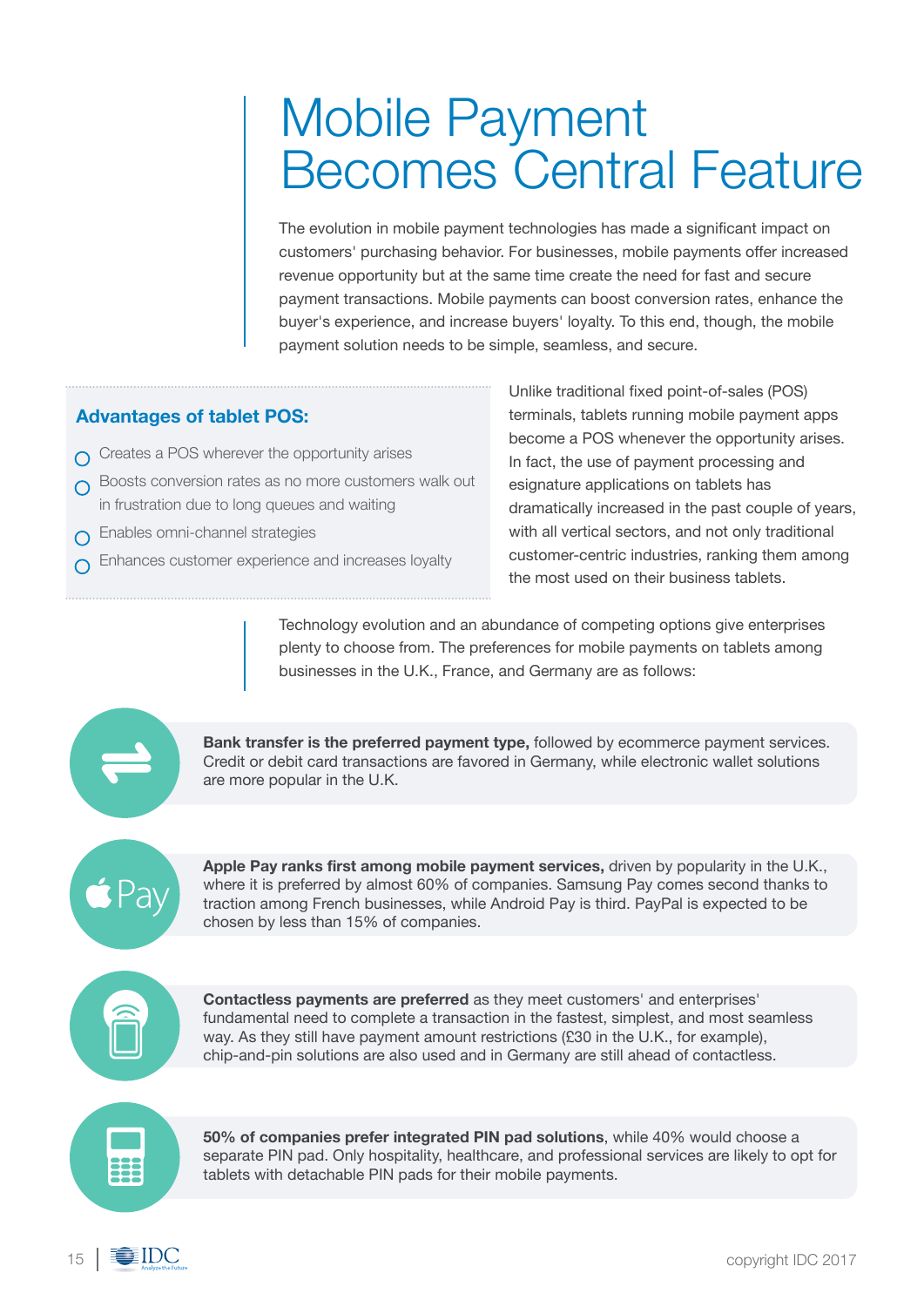#### **Usage Scenarios**

Enterprises are moving away from a mindset where tablets are companion devices for execs and sales teams, to a far more strategic and forensic approach where tablets are deployed in lines of business. This approach centers on applications and mobility-first strategies and takes into account the delivery of applications and business capability from cloud environments. In this new approach, rather than being additional devices, tablets replace traditional computing devices, but also create some net-growth opportunity by delivering new digitized capabilities to traditionally paper-based tasks.

> **Traditional desk-based tasks.** Tablets, and especially detachables and convertibles, are gradually replacing traditional notebooks or desktops in roles involving desk-based tasks and a high degree of mobility.

- $\rightarrow$  In this scenario, tablets are deployed among workers who do most of their work outdoors or on the road, in a variety of environments and weather conditions, and need lightweight but reliable and robust devices with significant processing power that can operate via touch or physical keyboard input for more data heavy tasks.
- $\rightarrow$  Assessors, survevors, engineers, and R&D roles are examples of highly mobile knowledge workers who can benefit from a detachable or convertible device to remove unnecessary paperwork, reduce downtime or multiplication of devices, and ultimately optimize their workflow. Equipped with a connected detachable or convertible with a screen size more similar to a notebook (around 12in.), these workers will be able to access data and applications on the road and continue to perform their once-desk-based tasks without having to wait until they are back in the office. This way, they will be able to spend more time in the field and be more productive.

**The new mobile workforce.** Fieldworkers and traditionally non-desk-bound roles equipped with tablets will be able to record information and data in real time and access updated back-office information whenever they need it.

- $\rightarrow$  From delivery and warehouse roles, to police forces, sales representatives, and maintenance workers, tablets give field-based professionals the ability to connect with data, applications, and back-office teams, thus improving supply chain dynamics and customer service.
- $\rightarrow$  In this scenario, integration between mobile and legacy IT platforms and between front-end and back-end operations will be critical for the success of the tablet deployment. Successful initiatives will improve customer experience and operational efficiencies, allowing the company to reap the real benefits of digital transformation.

**Greenfield legacy workers moving to digitization.** Traditional legacy processes, often performed with non-computing devices such as pen and paper, are likely to create inefficiencies and errors. Tablets and mobile applications allow businesses to digitize processes and optimize internal operations and synergies with partners and customers.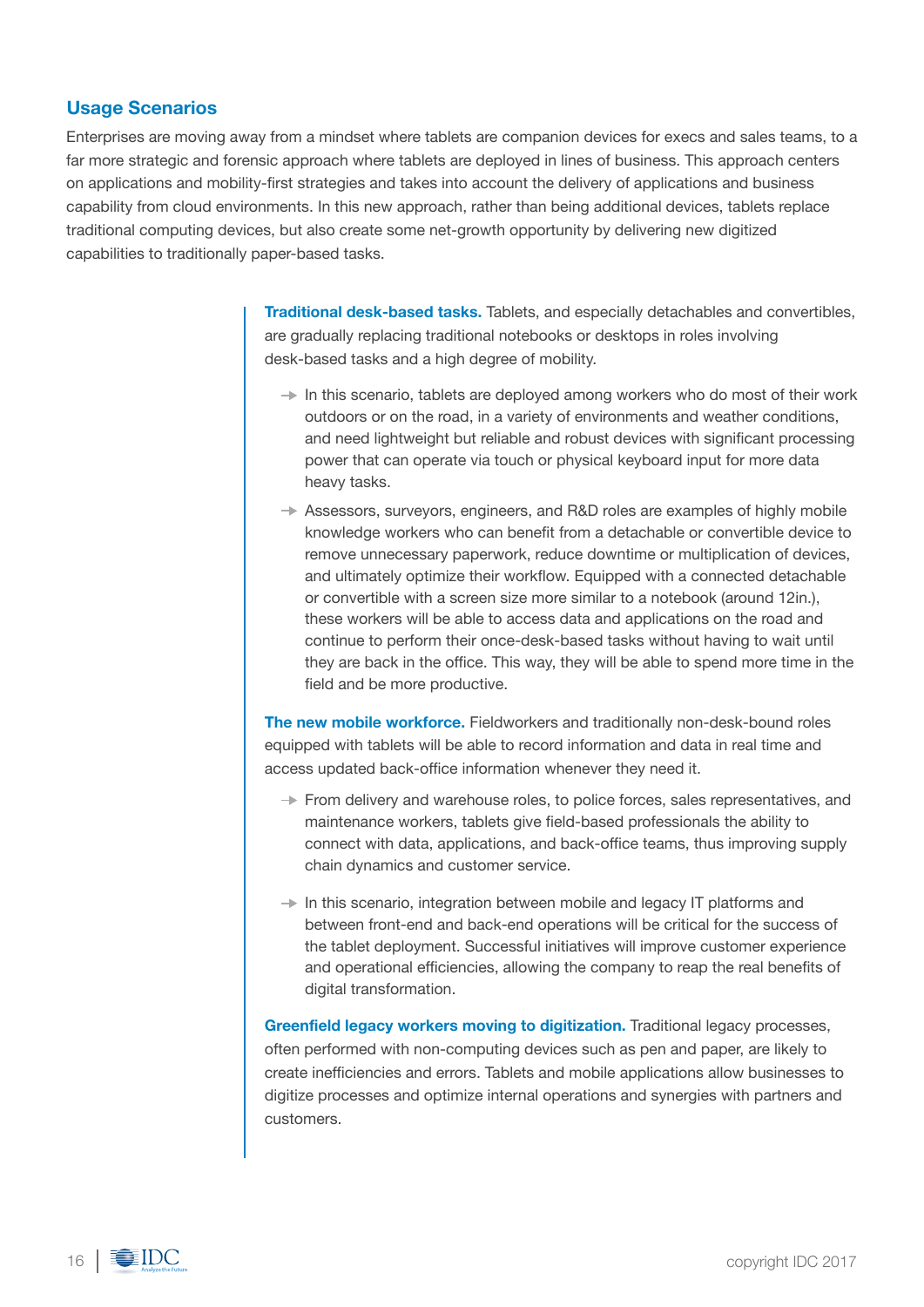- $\rightarrow$  From restaurants using tablets to replace pen and paper for order-taking, to pilots using them instead of bulky manuals, to hospitals for self-service check-in, and the police for electronic witness statements — all industries have recognized the advantages of mobile solutions in enabling them to move away from paper-based processes. Digitization of processes can optimize operations, reduce cost of business, and deliver superior and always up-to-date customer experiences — and tablets can be a valuable tool in this digitization process thanks to their mobility and productivity features as well as digital capabilities.
- $\rightarrow$  In this scenario as well, applications and integration between new mobile platforms and the rest of the IT infrastructure are critical for the success of digitalization initiatives.

#### **The Bottom Line**

Tablet slates, as well as detachables and convertibles, streamline workflows, reduce downtime, and increase productivity. They bring digital capabilities to legacy processes, empower the workforce, and enable digital transformation.

## Why Panasonic?

Panasonic has manufactured computers since 1993, and in 2016 it celebrated the 20th anniversary of its Toughbook brand. Introduced in 1996, Toughbook CF25 was the first fully rugged laptop, and started a portfolio of rugged notebooks still used in extreme environments around the world. In the 20 years since, the rugged line has grown, adapting to meet market developments and the growing needs of enterprise mobility. Toughpad, a line of rugged tablets, was introduced in 2011, followed most recently by fully rugged detachables (i.e., Toughbook 20) and rugged convertibles (i.e., CF-18).

Panasonic's focus is on high-quality manufacturing process and stringent testing procedures. Except for CPUs and hard drives, Panasonic internally sources all major components, with rugged devices both designed and manufactured in-house, as well as subject to rigorous testing and quality control. By retaining control of design, sourcing, manufacturing, and testing, Panasonic is able to oversee quality, consistency, and parts availability throughout the manufacturing process. This forms a central feature of the Panasonic proposition, notably high levels of reliability and performance.

In addition, Panasonic's mobile computers are tested for drop and shock resistance, liquid resistance, vibration resistance, particle resistance (dust and other harmful particles), temperature resistance, pressure resistance, humidity resistance, and resistance to dust and water ingress (according to IP65 specifications and in some models up to IP68). Panasonic's engineers also observe component performance over their full life cycle and correct any problems before manufacturing begins.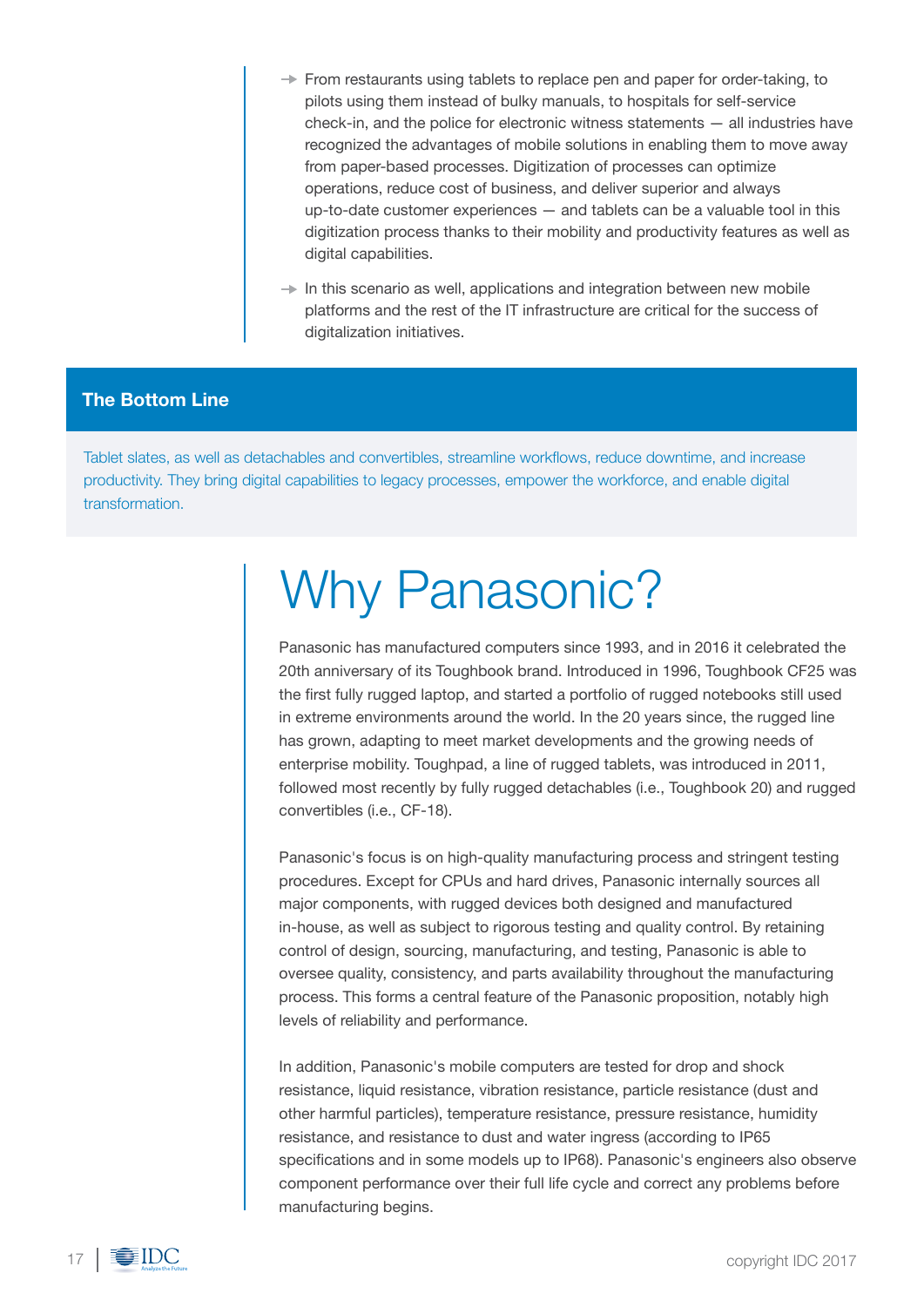These key principles form the backbone of the Panasonic enterprise-grade device strategy. In addition, Panasonic focuses on core enterprise functions and attributes, such as long-life and hot-swappable batteries; capacitive, glove-enabled 10-finger multitouch display and digitizer pen; daylight-readable screens (up to 1,200 nit) for outdoor working; maximized wireless performance; and flexible configuration for legacy ports.

In addition, some Panasonic tablets feature full or partial magnesium-thickened casing, special protective coating, sealed LCD and internal dampers, reinforcement, integrated antenna, and flexible connectors between the hard drive and system board.

#### **To meet the diverse requirements of different industries, Panasonic offers several types of rugged devices:**



**Fully rugged models are capable of withstanding harsh working environments and remain functional under extreme temperature conditions, from -20°C to +60°C.**



**Semi-rugged models have a toughened casing, are water resistant, and can withstand being dropped from a height of 76cm.**

| loc<br>ì. |
|-----------|
|           |

**Business rugged focuses on protecting the display, hard disk, and keyboard — the parts most likely to be damaged in conventional business devices. This is achieved through optimal pressure distribution, which protects the LCD from pressures of up to 100kg/f.**

Panasonic's vertical focus enables a thorough understanding of specific industries' business challenges. This allows the organization to focus on purpose-built devices and total solutions supported by an ecosystem of partners. Using a full suite of business technology solutions, Panasonic engages organizations from evaluation to deployment, to management and retirement of devices and solutions. This also enables Panasonic to deliver business outcomes, such as improvement to efficiencies and productivity, while reducing the complexity of managing mobile deployments.

Panasonic's portfolio also includes in-vehicle mounting. With docking solutions fully certified for safety and legal requirements, Panasonic is also able to offer professional installation through its network of partners, while docking solutions can either be integrated in a variety of vehicles or custom designed in-house to accommodate specific requirements.

Designed to meet military-grade specifications for security and durability, Panasonic's tablets have been created to meet high security standards and deliver low failure rates. The objective here is to deliver tablets with maximum uptime, at a lower total cost of ownership. In cases of failure, Panasonic has created a customer service and support system, designed to ensure minimal repair time. This is in response to the demands of specific vertical and business requirements.

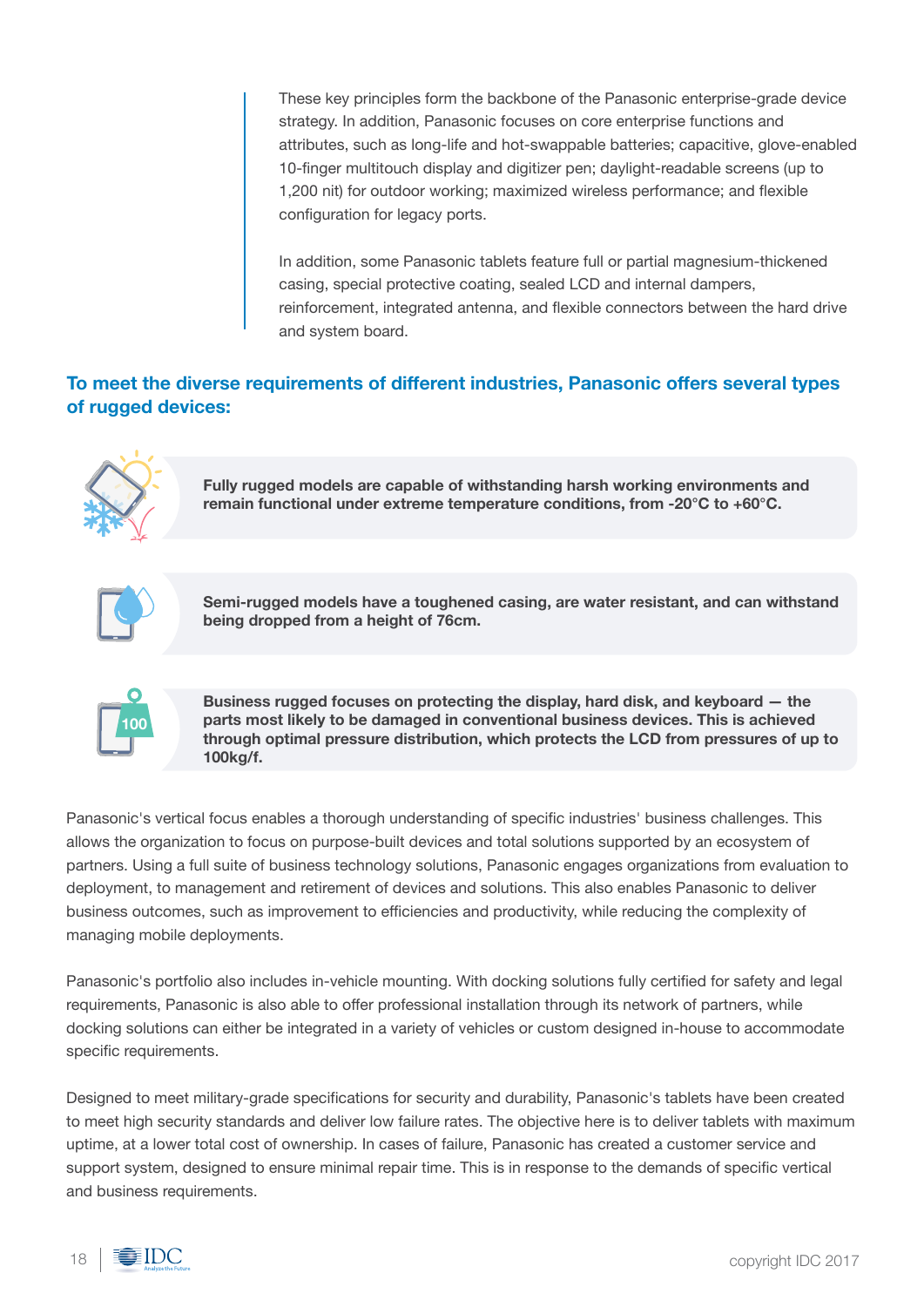Panasonic is also increasingly focused on device performance. To achieve this, it provides enterprises with advanced analytics tools. At the end of 2016, Panasonic announced Toughbook Smart Service, a scalable, cloud-based, software-as-a-service (SaaS) solution powered by B2M Solutions. The SaaS solution will provide organizations with actionable business intelligence collected in real time from their mobile devices in the field. The result is the ability to identify productivity improvements and cost-saving measures. Available in English, French, Italian, German, and Spanish, the software will be available both at point of sale and at any time during the Toughbook or Toughpad devices' life cycle.

With its long industry knowledge and vertical expertise, Panasonic is focused on premium, enterprise-grade, reliable hardware, support services, and a partner network. As a result, it has positioned itself as a trusted solution provider for tablet deployments.

### Challenges and **Opportunities**

As digital disruption starts to affect all industries and threatens traditional business models, incumbent European companies know that their way of doing business needs to change. Far from being only a threat, digital transformation presents incumbents with the opportunity to create more efficient and productive business models by leveraging digital technologies.

With traditional computing devices not always suitable to meet today's mobility and digital needs, companies often turn to tablets. Due to the large offering of form factors, screen sizes, operating systems, and features, however, choosing the right business tablet is often a struggle. As a result, some organizations allow a variety of concerns to hold back tablet deployments altogether.

IDC's Tablet in Enterprise 2.0 survey found that one in four companies has not yet deployed tablets due to fears about security risks and data loss, total cost of ownership, and the challenges related to application development. Mobile device management complexity/compliance and regulatory issues also appear to be greater concerns among enterprises that do not have tablets compared with those that have already adopted tablets. This is followed by resistance from senior managers and concerns about the integration of the existing IT and the new mobile platform.

Unsurprisingly, the survey also found that 70% of non-tablet adopters consider clamshell devices such as traditional notebooks more appropriate for their business needs, while smartphones, for them, are enough to perform tasks that require mobility and connectivity. These concerns, however, can be eased if tablet deployments are strategically aligned to long-term business objectives and are approached holistically, with the devices only an element of a solution that also addresses security, applications, and management aspects, as well as integration with wider company processes.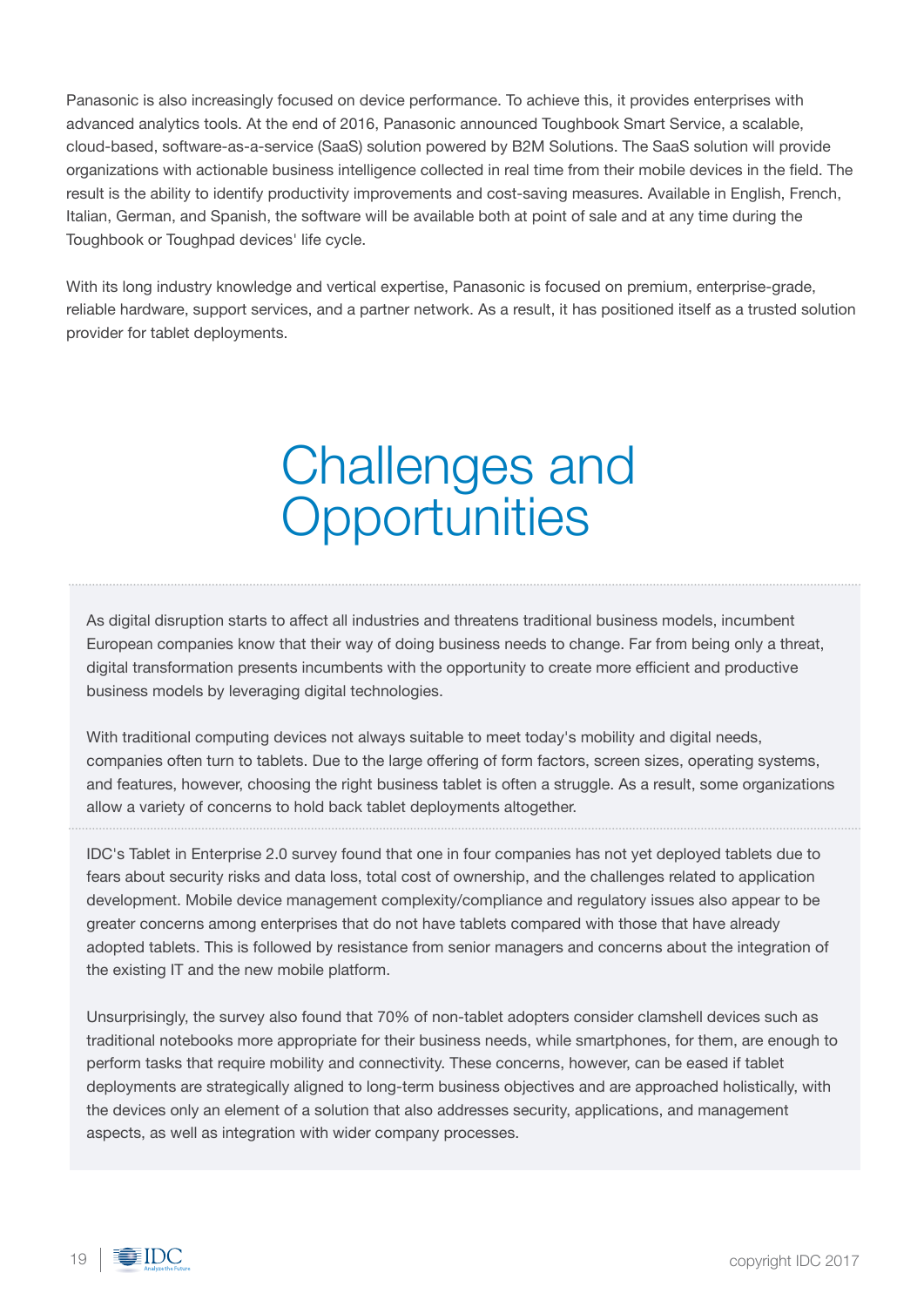### IDC Conclusion: Selecting the Right Business Tablets is Key for Business Success

Digital transformation strategies, aimed at not only maintaining an organization's relevance but reimagining its competitive advantage, are a priority for CEOs. And there is no doubt that mobility is a central feature in achieving this.

Mobile devices and mobile application usage, however, have become so common that enterprise mobility is sometimes viewed as mainstream, or simply assumed. But mobile devices and applications alone are not enough to deliver digital transformation. A committed and comprehensive enterprisewide mobility strategy is one that treats hardware as a central feature, but views it in the context of wider applications, device management, security, and workforce requirements.

As a result, companies should reevaluate the devices used by their employees and partners in light of mobility and digital transformation strategies and make sure that they meet business objectives. Between traditional form factors such as notebooks and desktops, and mobile devices such as smartphones and handhelds, tablets emerge as the ideal platform to leverage digital capabilities across a range of mobile environments. Detachables and convertibles, in particular, provide the productivity of traditional computing devices together with the mobility and connectivity features required in this new age of digital transformation.

Perhaps one of the fundamental findings of the survey is that tablets intended to be used for business purposes should be tablets that are built for business. The temptation to rely on consumer devices should be resisted. In certain scenarios, only enterprise-grade hardware complemented by the appropriate features and applications will be able to successfully achieve the company's business objectives. Selecting a device vendor with the right manufacturing, support, and service capabilities, as well as the ability to act as a strategic partner, is key. The right partner will be able to act as a strategic advisor to address IT or C-level concerns and will be able to provide solutions that include security features and application development capabilities, rather than just hardware. In short, the right partner will be a trusted travel companion in the company's mobility and digital transformation journey.

# A Checklist for Your Organization

The majority of European business leaders acknowledge the importance of transforming their businesses and processes, but in doing so it is important that they equip their workforce with effective business tools to achieve their ultimate strategic objectives.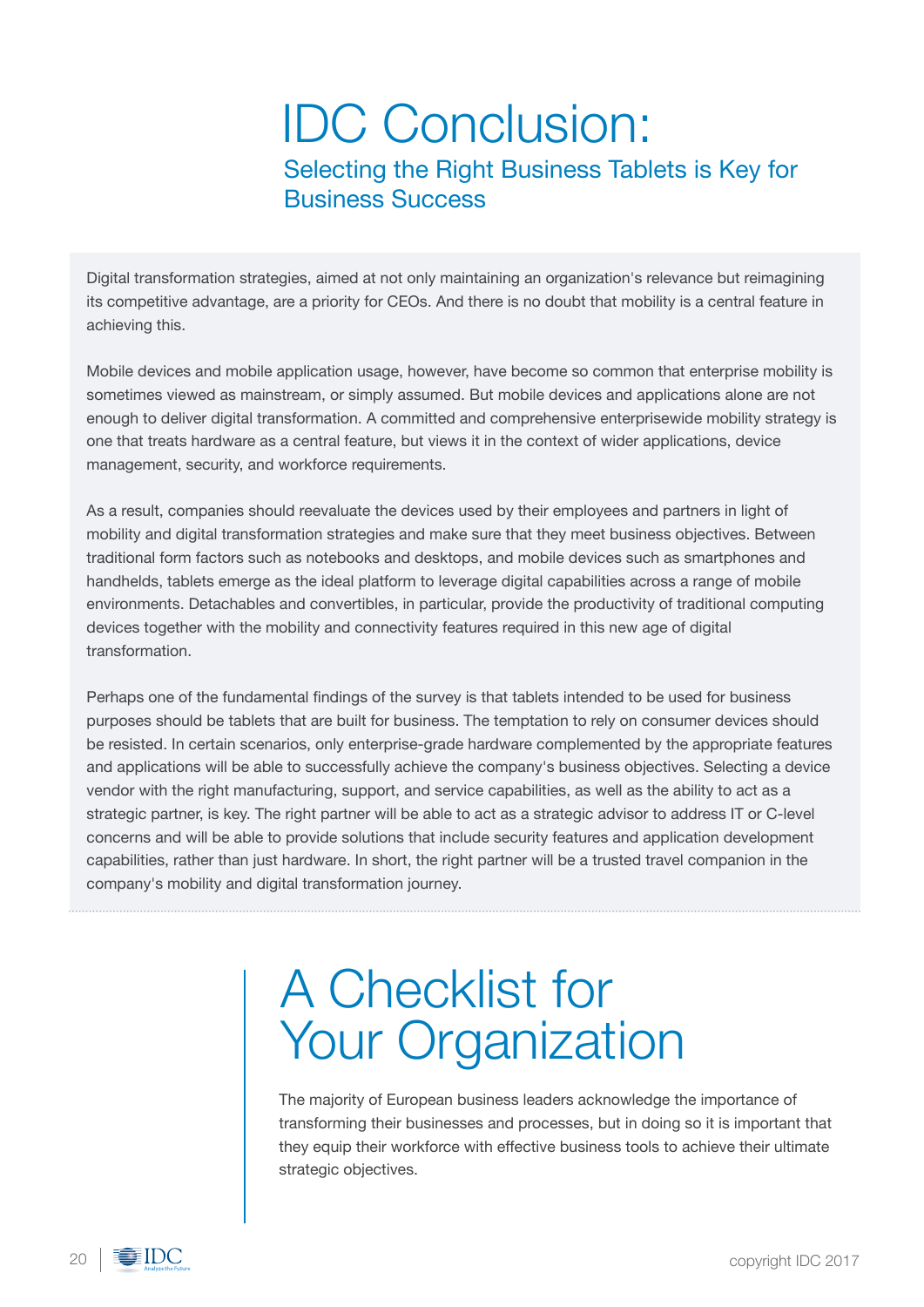- **Understand which internal processes and workflows could benefit from mobility and digital initiatives** in your organization in order to improve productivity, organizational and partner ecosystem efficiencies, and customer engagement, and to remain competitive.
- **Identify potential use cases for your organization based on:**
	- Business outcomes the organization aims to achieve by deploying tablets
	- Applications that are going to be run on the tablets
	- Intended workforce user group
	- Sector-specific hardware features needed to achieve the said outcome
- **Evaluate what is the most appropriate tablet form factor for each use case**, and consider factors such as the degree of mobility of the intended user, input method needed for the applications that need to be run on the device, the importance of a physical keyboard versus a digital keyboard for content creation, and the convenience of a rotating screen versus a fully detachable display.
- **Identify specific business features** that your tablets may need, such as  $\bigcap$ ruggedization, integrated barcode or QR readers, credit or smartcard readers, RFID or NFC, and vehicle-mounted options.
- **Look for business-grade features.** Business devices need to be built for business and relying on more affordable consumer alternatives can be a costly mistake. Adding a rugged case to a consumer device does not make the device fit for business: it will not be able to withstand harsh environmental conditions and it will still lack fundamental enterprise features (hot-swappable battery, business-quality connectivity and touch responsiveness, legacy ports, etc.). Consumer devices may have started the digital revolution but they are not going to deliver on enterprises' digital transformation.
- **Think of total cost of ownership.** When selecting a device, do not only  $\bigcap$ consider the price of the device — factor in the potential hidden costs of lost productivity/profit and repair/replacement costs that subpar devices with higher failure rates are likely to generate.
- **Find a trustworthy, reliable device partner** that can not only offer the right  $\bigcap$ manufacturing, support, and service capabilities but also act as an advisor and strategic partner to achieve your business objectives.
- **Build mobile solutions integrated with the rest of your IT infrastructure.** Do  $\bigcap$ not think of the device in isolation but consider the applications, product features, and security capabilities that the device needs in order to achieve the intended business outcome.
- **Review results regularly** involving the users of the tablets to assess whether  $\bigcap$ the deployment is delivering on the expected outcome, identify success factors and weak points, and **make adjustments to the mobile solution.**